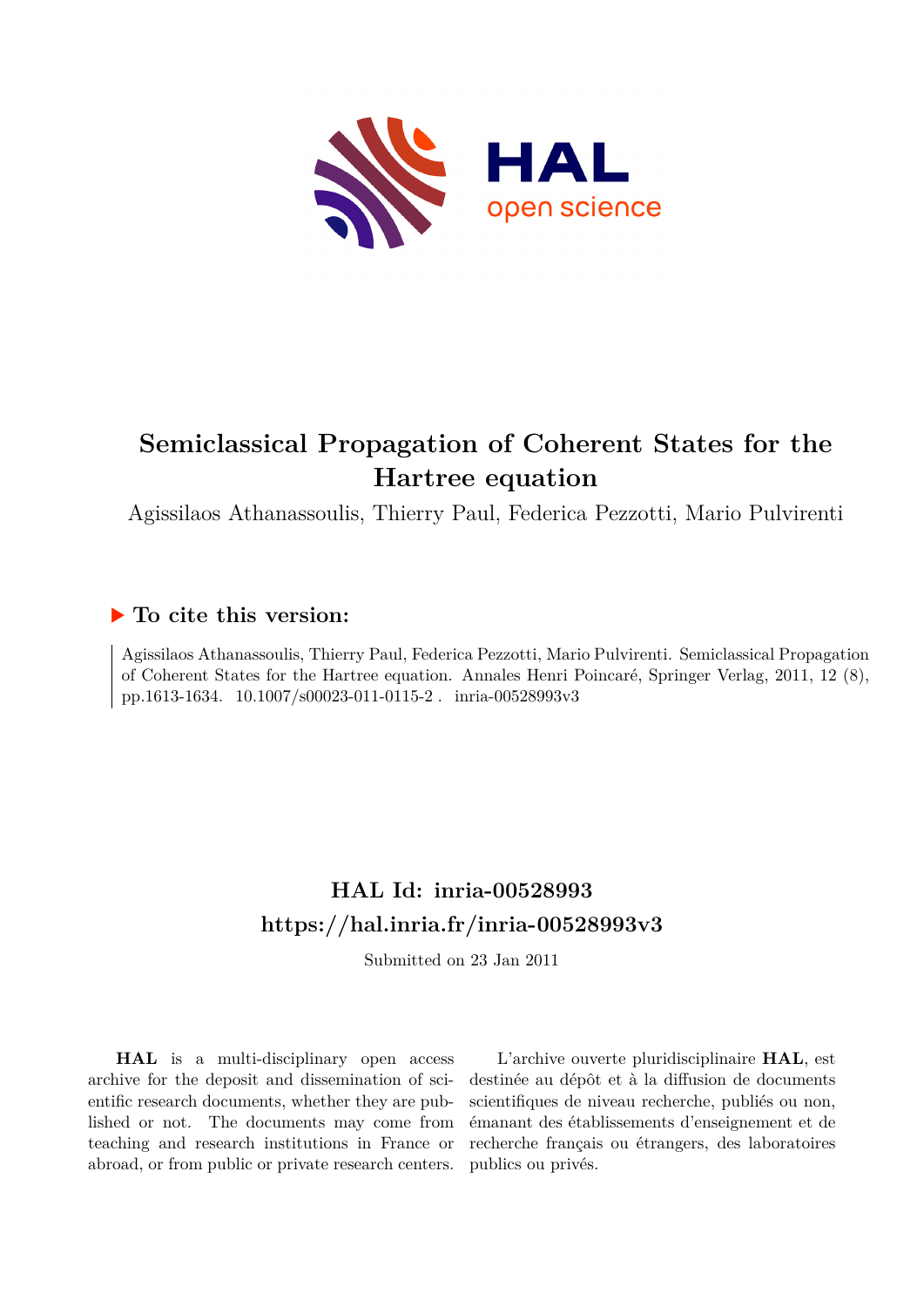# SEMICLASSICAL PROPAGATION OF COHERENT STATES FOR THE HARTREE EQUATION

A. Athanassoulis<sup>1</sup>, T. Paul<sup>2</sup>, F. Pezzotti<sup>3</sup>, M. Pulvirenti<sup>4</sup>

## **CONTENTS**

|            | 1. Introduction                |                |
|------------|--------------------------------|----------------|
|            | 2. Main result                 | 3              |
|            | 3. Proofs                      | $\overline{4}$ |
|            | 3.1. A Lemma                   | $\overline{4}$ |
|            | 3.2. Proof of Theorem 2.1      | 6              |
|            | 4. Auxiliary results           | 9              |
|            | 5. Higher order approximations | 16             |
| References |                                | 19             |

#### 1. INTRODUCTION

Let us consider the Hartree equation in 
$$
\mathbb{R}^d
$$
:

$$
i\varepsilon \partial_t \Psi^{\varepsilon}(x,t) = -\frac{\varepsilon^2}{2} \Delta \Psi^{\varepsilon}(x,t) + (V(x,t) + U(x,t)) \Psi^{\varepsilon}(x,t),
$$
  

$$
\Psi^{\varepsilon}(x,0) = \Psi^{\varepsilon}_0(x),
$$
\n(1)

where

$$
V(x,t) = \int \phi(|x-y|) |\Psi^{\varepsilon}(y,t)|^2 dy \tag{2}
$$

is a self-consistent potential given by a smooth two-body interaction,  $\phi : \mathbb{R} \to \mathbb{R}$ , even, and  $U(\cdot, t): \mathbb{R}^d \to \mathbb{R}$  for all  $t \geq 0$ , is a smooth external potential (see the next section for the precise<br>assumptions on  $\phi$  and  $U$ ) assumptions on  $\phi$  and  $U$ ).

In a recent paper [1] the authors of the present one considered the semiclassical limit of the version of the Hartree equation corresponding to mixed states, for initial data whose Wigner functions do not concentrate at the classical limit.

<sup>&</sup>lt;sup>1</sup>CMLS, École Polytechnique, France -  $e$ -mail: agis.athanassoulis@math.polytechnique.fr

<sup>&</sup>lt;sup>2</sup>CNRS and CMLS, Ecole Polytechnique, France -  $e$ -mail: thierry.paul@math.polytechnique.fr

 $3$ Departamento de Matemáticas, Universidad del País Vasco, Spain - e-mail: federica.pezzotti@ehu.es

<sup>&</sup>lt;sup>4</sup>Dipartimento di Matematica "G. Castelnuovo", Università di Roma "La Sapienza", Italy - e-mail: pulvirenti@mat.uniroma1.it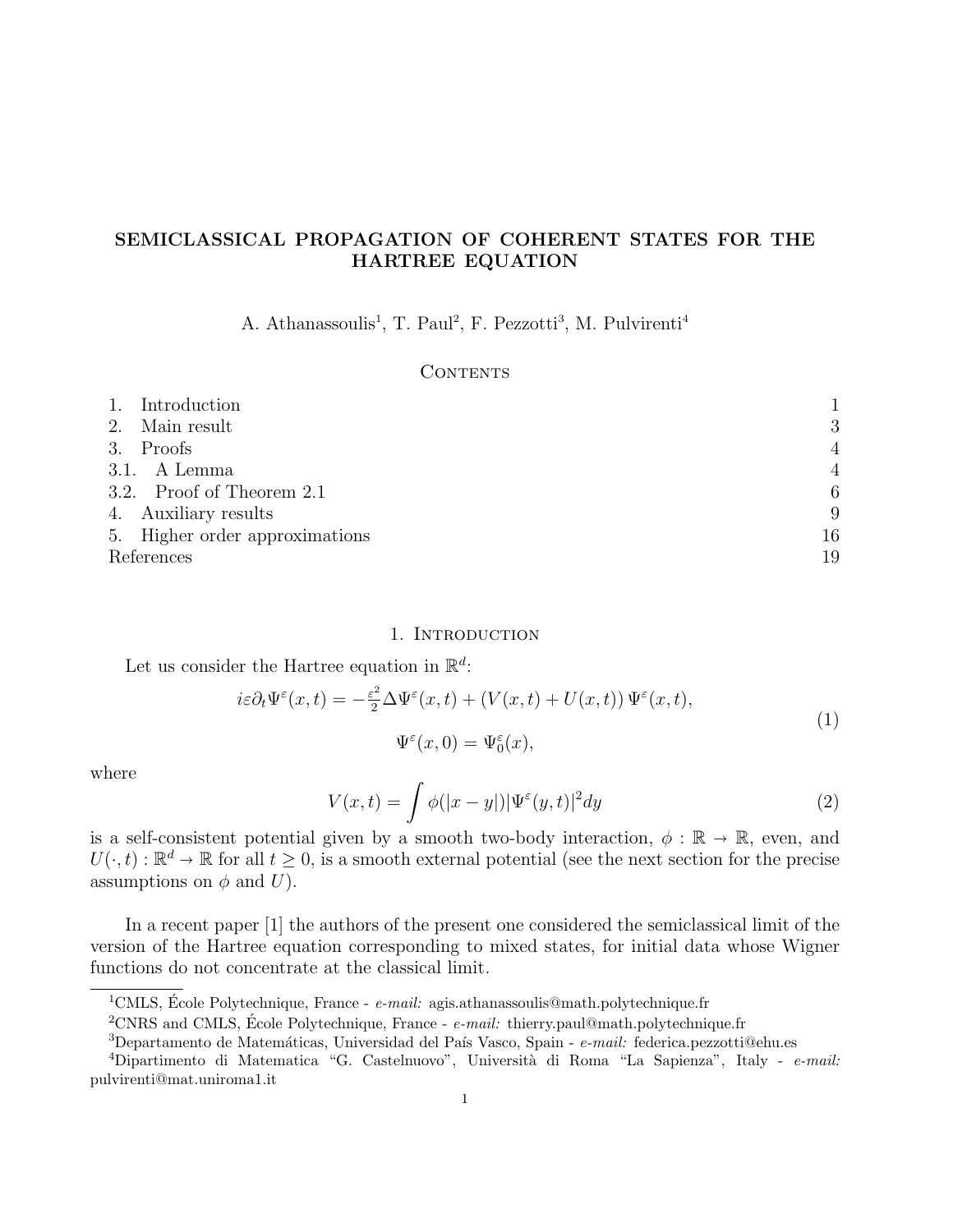#### 2 SEMICLASSICAL PROPAGATION OF COHERENT STATES FOR THE HARTREE EQUATION

The problem we deal with in the present paper is the semiclassical asymptotics for (1) when the initial state is a coherent state centered around the point  $q, p$  of the classical phase space, namely:

$$
\Psi_0^{\varepsilon}(x) = \varepsilon^{-\frac{d}{4}} a_0 \left( \frac{x - q}{\sqrt{\varepsilon}} \right) e^{i \frac{p \cdot (x - q)}{\varepsilon}} := \psi_{qp}^{a_0}(x). \tag{3}
$$

This problem was studied in  $[9]$  in the kinetic (Wigner) picture, see Théorème IV.2 therein. There it is shown that, under appropriate conditions, the solution  $W^{\varepsilon}$  of the Wigner equation corresponding to the dynamics (1) namely

$$
\partial_t W^{\varepsilon} + k \cdot \partial_x W^{\varepsilon} = \frac{i}{\varepsilon (2\pi)^d} \int \int e^{i\xi y} \left( V(x + \frac{\varepsilon y}{2}, t) - V(x - \frac{\varepsilon y}{2}, t) \right) dy W^{\varepsilon}(x, k - \xi) d\xi +
$$
  
+ 
$$
\frac{i}{\varepsilon (2\pi)^d} \int \int e^{i\xi y} \left( U(x + \frac{\varepsilon y}{2}, t) - U(x - \frac{\varepsilon y}{2}, t) \right) dy W^{\varepsilon}(x, k - \xi) d\xi, \tag{4}
$$

where  $V(x, t)$  is the same as in (1) equivalently written as

$$
V(x,t) = \int \phi(|x-y|)W^{\varepsilon}(y,k,t)dkdy,
$$
\n(5)

converges, in weak∗-sense, to the solution of the (classical) Vlasov equation

$$
\partial_t f + k \cdot \partial_x f - \partial_x V_0(x, t) \cdot \partial_k f - \partial_x U(x, t) \cdot \partial_k f = 0,
$$
  

$$
f(x, k, t)|_{t=0} = f_0(x, k),
$$
 (6)

where

$$
V_0(x,t) = \int \phi(|x-y|) f(y,k,t) dk dy,
$$

and  $U(x,t)$  is the same as in (1). The initial condition for (6) is given by  $f_0 = w -^* \lim_{\varepsilon \to 0} W_0^{\varepsilon}$ . It is easy to check that the conditions of Théorème IV.2 in [9] are satisfied for  $W_0^{\varepsilon}(x,v) =$  $W^{\varepsilon}[\Psi_0^{\varepsilon}](x,v), \Psi_0^{\varepsilon}$  as in equation (3). In that case (under appropriate assumptions on the pairinteraction potential  $\phi$  and the external potential U) it can be seen that the Wigner measure of the wave function verifies

$$
W^\varepsilon[\Psi^\varepsilon](x,k,t) ~\rightharpoonup ~ \delta(x-X(t))\delta(k-K(t)),\quad \text{ as } \,\varepsilon\to 0,
$$

where

$$
\dot{X}(t) = K(t), \quad \dot{K}(t) = -\nabla U(X(t), t), \quad X(0) = q, \quad K(0) = p.
$$

In that sense, the semiclassical limit of the problem (1) is known to be the Vlasov dynamics (6), since it is easy to recognize that, due to the smoothness of the potentials, the limiting measure  $\delta(x - X(t))\delta(k - K(t))$  is the unique (weak) solution of the Vlasov equation with initial datum  $\delta(x-q)\delta(k-p).$ 

The goal of the present work is to strengthen this approximation. First of all, we construct  $L^2$  approximations, as opposed to the with weak∗-limit, and this yields an explicit control of the error in  $\varepsilon$  which allows to recover the shape with which  $W^{\varepsilon}$  concentrates to a  $\delta$  in phase-space.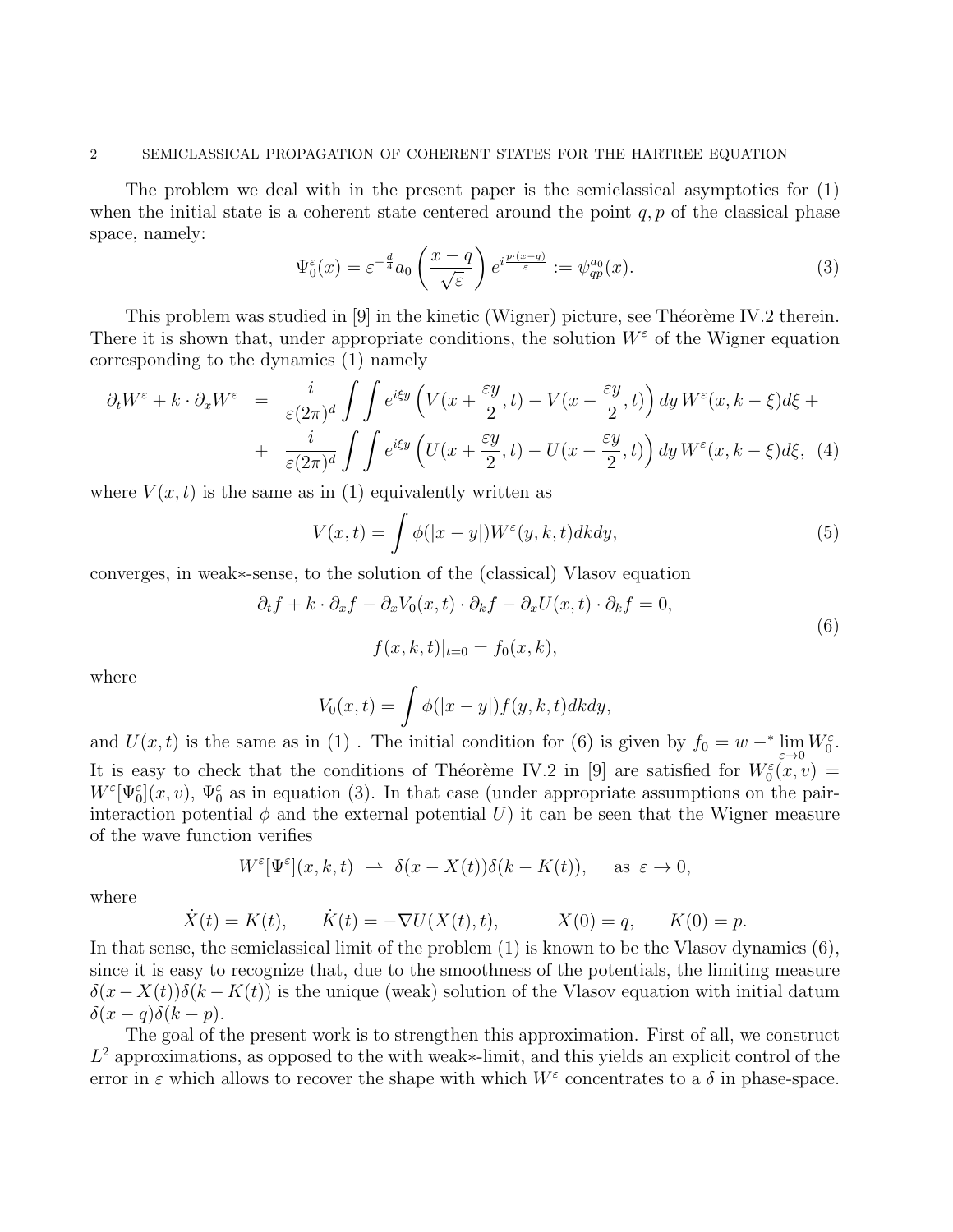### 2. Main result

We will consider the Hartree equation in  $\mathbb{R}^d$ :

$$
i\varepsilon \partial_t \Psi^{\varepsilon}(x,t) = -\frac{\varepsilon^2}{2} \Delta \Psi^{\varepsilon}(x,t) + (V(x,t) + U(x,t)) \Psi^{\varepsilon}(x,t),
$$
  

$$
\Psi^{\varepsilon}(x,0) = \Psi^{\varepsilon}_0(x),
$$
\n(7)

where

$$
V(x,t) = \int \phi(|x-y|) |\Psi^{\varepsilon}(y,t)|^2 dy
$$
\n(8)

The initial condition will be of the form

$$
\Psi_0^{\varepsilon}(x) = \varepsilon^{-\frac{d}{4}} a_0 \left( \frac{x - q}{\sqrt{\varepsilon}} \right) e^{i \frac{p \cdot (x - q)}{\varepsilon}} := \psi_{qp}^{a_0}
$$

and we will make the following assumptions on  $a_0$ ,  $\phi$  and U:

Assumption 1.

$$
||a_0||_{L^2} = ||\Psi_0^\varepsilon||_{L^2} = 1,
$$

$$
x^{A}\partial_{x}^{B}a_{0}(x) \in L^{2} \text{ for any pair } A, B \in \mathbb{N}^{d} \text{ with } |A| + |B| \leq 3,
$$

$$
\int x_i |a_0(x)|^2 dx = 0, \ \forall \, i = 1 \dots d. \tag{9}
$$

$$
\int k_i |\widehat{a}_0(k)|^2 dk = 0, \ \forall \, i = 1 \dots d. \tag{10}
$$

Assumption 2.

$$
C_b^3(\mathbb{R}) \ni \phi \ even
$$

Assumption 3.

$$
U \in C^1\left(\mathbb{R}_t^+, C_b^3(\mathbb{R}_x^d)\right).
$$

Here and henceforth we denote by  $C_b^k(\mathbb{R}^m)$  the space of continuous and uniformly bounded functions on  $\mathbb{R}^m$  whose all derivatives up the order k are also continuous and uniformly bounded.

**Theorem 2.1.** Under Assumptions 1, 2 and 3 there exists a constant C such that,  $\forall t \geq 0$ ,

$$
\|\Psi^{\varepsilon}(\cdot,t) - e^{i\frac{\mathcal{L}(t)}{\varepsilon} + i\gamma(t)}\psi^{\beta_t}_{q(t)p(t)}\|_{L^2} \leqslant Ce^{Cte^{C\varepsilon^{Ct}}} \cdot \sqrt{\varepsilon}.
$$
\n(11)

where  $\beta_t$  is the solution of

$$
i\partial_t \beta_t(x) = \left(-\frac{\Delta}{2} + \frac{\phi''(0)x^2}{2} + \frac{\langle x, \nabla^2 U(q(t), t)x \rangle}{2}\right) \beta_t(x),\tag{12}
$$

$$
\beta_0(x) = a_0(x),\tag{13}
$$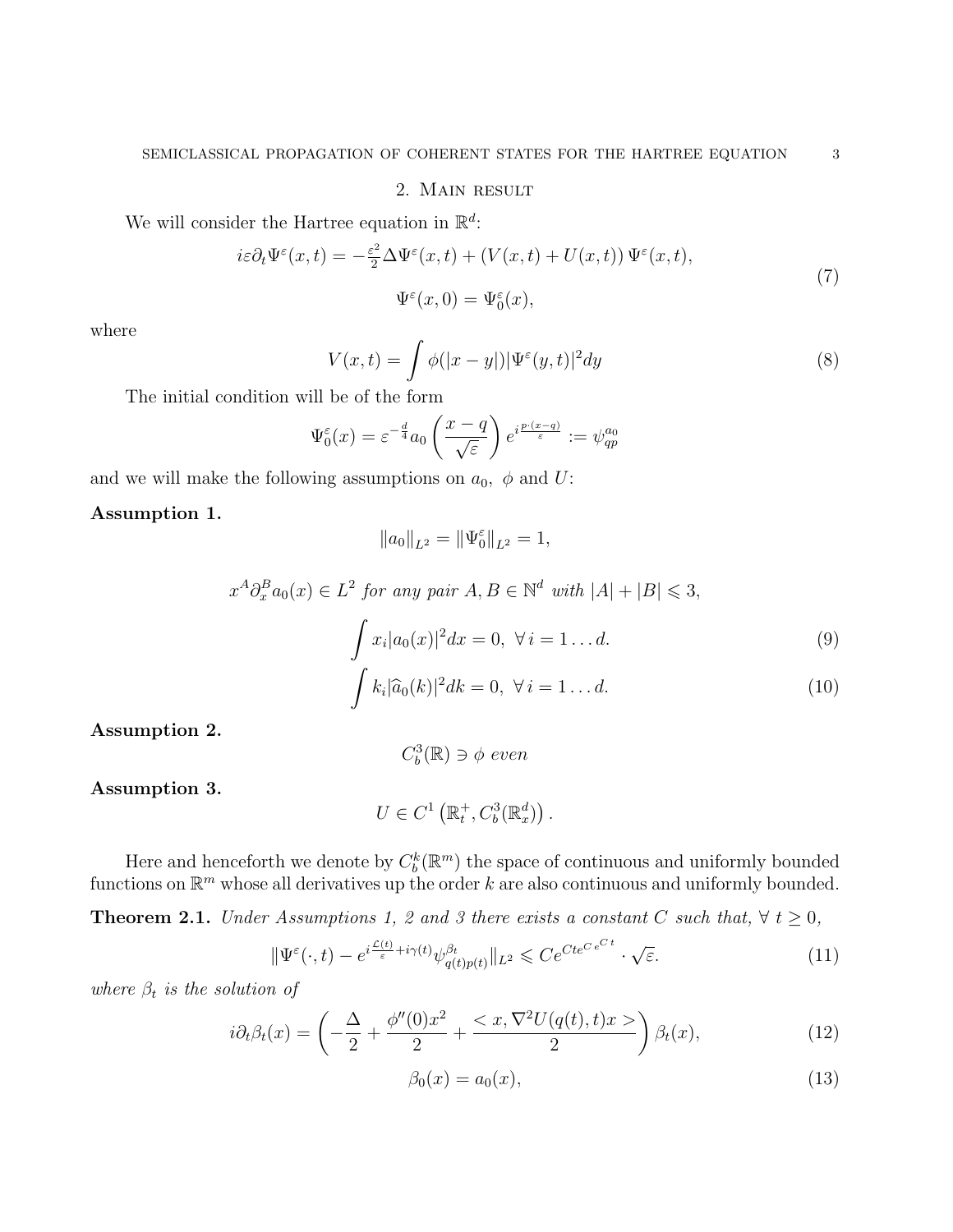$$
\gamma(t) = -\frac{\phi''(0)}{2} \int_0^t \int \eta^2 |\beta_s(\eta)|^2 d\eta ds, \qquad (14)
$$

 $(q(t), p(t))$  is the Hamiltonian flow associated with  $\frac{p^2}{2} + U(q, t) + \phi(0)$  issued from  $(q, p)$ ,

$$
\mathcal{L}(t) := \int_0^t \left( p(s)^2/2 - U(q(s), s) - \phi(0) \right) ds
$$

(the Lagrangian action along such Hamiltonian flow).

#### Remarks:

- As shown in the proof of the Theorem, the constant C depends only on d,  $||U||_{W^{3,\infty}}$ ,  $||\phi||_{W^{3,\infty}}$  and sup  $|A|+|B| \leqslant 3$  $||x^B \partial_x^A a_0||_{L^2}.$
- Note that in the classical flow the nonlinear potential enters only via the inessential constant  $\phi(0)$ . Indeed, due to the symmetry and smoothness of  $\phi$ , we have  $\phi'(0) = 0$  so that, in case of concentration as  $\varepsilon \to 0$ , the self-consistent field  $\nabla V$  vanishes.
- A similar problem for  $\phi''(0) \geq 0$  has been faced in [2] in a semirigorous way. Here we treat the case  $\phi''(0) \leq 0$  as well and present an explicit control of momenta and derivatives of the solutions (see Lemma 2.3 below) which allow us to estimate the error in  $L^2$ .
- For a related result (Gross-Pitaevskii equation with a different scaling) see [3].
- Assumption 1 can be relaxed by dismissing equation (9). Indeed even if (9) does not hold one can always make a change of variables  $x \mapsto x - \int x |a_0(x)|^2 dx$ . However in that case one would have to adjust appropriately the external potential, which of course is not translation invariant.

#### 3. Proofs

### 3.1. A Lemma. We first prove the following

 $\left(i\partial_t\right)$ 

**Lemma 3.1.**  $b_t(x) := e^{i\gamma(t)}\beta_t(x)$  as defined by  $(12, 13, 14)$  is the unique solution of the equation:

$$
\frac{1}{2}\Delta\bigg\|b_t(x) = \frac{\phi''(0)}{2} \int |x - \eta|^2 |b_t(\eta)|^2 d\eta \ b_t(x) + \frac{}{2} b_t(x),
$$
\n
$$
b_0(x) = a_0(x). \tag{15}
$$

Proof.

$$
i\partial_t b_t(x) = -\gamma'(t)b_t(x) + e^{i\gamma(t)}i\partial_t \beta_t(x). \tag{16}
$$

By virtue of equations  $(12)$ ,  $(13)$  and  $(14)$  we find

$$
i\partial_t b_t(x) = \frac{\phi''(0)}{2} \int \eta^2 |\beta_t(\eta)|^2 d\eta \ b_t(x) + e^{i\gamma(t)} \left( -\frac{\Delta}{2} \beta_t(x) + \frac{\phi''(0)}{2} x^2 \ \beta_t(x) + \frac{\langle x, \nabla^2 U(q(t), t)x \rangle}{2} \ \beta_t(x) \right),
$$

$$
b_0(x) = a_0(x),
$$
\n(17)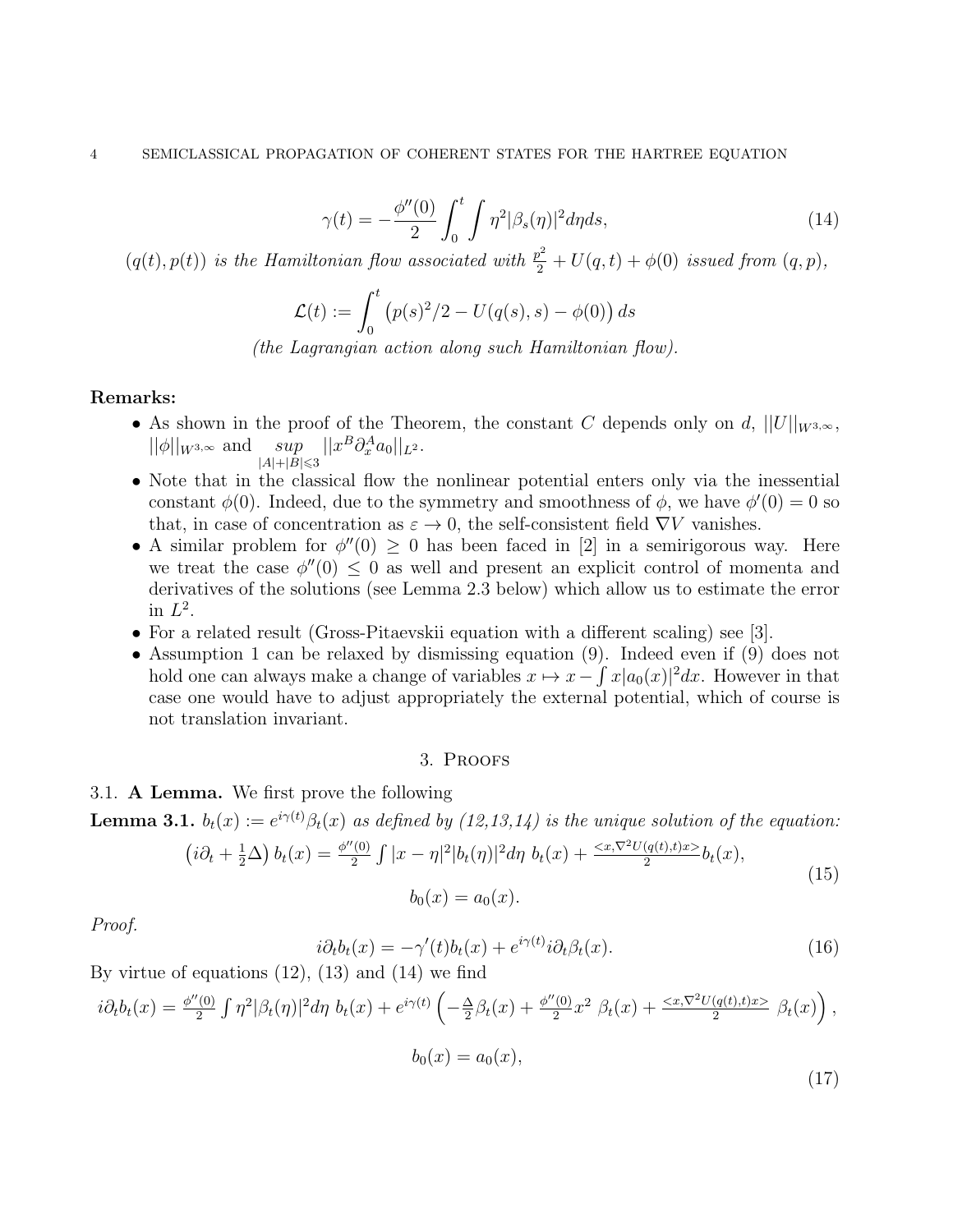namely

$$
i\partial_t b_t(x) = -\frac{\Delta}{2}b_t(x) + \frac{\phi''(0)}{2}x^2 b_t(x) + \frac{\phi''(0)}{2} \int \eta^2 |\beta_t(\eta)|^2 d\eta b_t(x) + \frac{\langle x, \nabla^2 U(q(t), t)x \rangle}{2} b_t(x),
$$
  
\n
$$
b_0(x) = a_0(x).
$$
\n(18)

We first notice that the equation (12) for  $\beta_t(x)$  is a linear Schrödinger equation with an harmonic potential; therefore the solution  $\beta_t(x)$  of the initial value problem (12)-(13) is uniquely determined in  $L^2(\mathbb{R}^d)$  and

$$
\|\beta_t\|_{L^2} = \|a_0\|_{L^2} = 1, \quad \forall \ t \in \mathbb{R}.
$$
\n(19)

As a consequence of that, it turns out that equation (18) can be rewritten as

$$
i\partial_t b_t(x) = -\frac{\Delta}{2}b_t(x) + \frac{\phi''(0)}{2} \int x^2 |\beta_t(\eta)|^2 d\eta \ b_t(x) + \frac{\phi''(0)}{2} \int \eta^2 |\beta_t(\eta)|^2 d\eta \ b_t(x) + \frac{\langle x, \nabla^2 U(q(t), t)x \rangle}{2} \ b_t(x),
$$
  

$$
b_0(x) = a_0(x).
$$

Furthermore, it is easy to check that if

$$
xa_0(x), \ \partial_x a_0(x) \in L^2(\mathbb{R}^d),\tag{21}
$$

then

$$
x\beta_t(x), \ \partial_x\beta_t(x) \in L^2(\mathbb{R}^d), \text{ for all } t,
$$
\n
$$
(22)
$$

(see Observation 4.3 below).

Condition (21) is satisfied under Assumption 1, so the property (22) holds and, in particular, there exists a constant  $C$  finite for any time  $t$  such that

$$
\int |\eta|^2 |\beta_t(\eta)|^2 d\eta < C, \ \forall \ \ t \in \mathbb{R}.\tag{23}
$$

Thus, by virtue of (23) and of Assumptions 1, 2 and 3, it follows that the initial value problem (20) is guaranteed to have a unique solution in  $L^2$  and, clearly,  $||b_t||_{L^2} = ||a_0||_{L^2} = 1$ ,  $\forall t$ . In fact, the equation for  $b_t(x)$  has turned to be a linear Schrödinger equation with an harmonic potential (and all constants appearing in the potential terms are finite thanks to Assumptions 2 and 3 and to (23)).

Now, it remains only to recognize that (20) is exactly the same as (15). To this end it is sufficient to observe that, since the equation (12) for  $\beta_t(x)$  is a linear Schrödinger equation with an harmonic potential and conditions (9) and (10) are satisfied at time  $t = 0$ , we are guaranteed that

$$
\int \eta |\beta_t(\eta)|^2 d\eta = 0, \ \forall \ \ t.
$$
\n(24)

Thus, by virtue of (24), it follows straightforwardly that (20) can be rewritten as

$$
i\partial_t b_t(x) = -\frac{\Delta}{2}b_t(x) + \frac{\phi''(0)}{2} \int |x - \eta|^2 |\beta_t(\eta)|^2 d\eta \ b_t(x) + \frac{\langle x, \nabla^2 U(q(t), t)x \rangle}{2} \ b_t(x),
$$
  

$$
b_0(x) = a_0(x).
$$
 (25)

(20)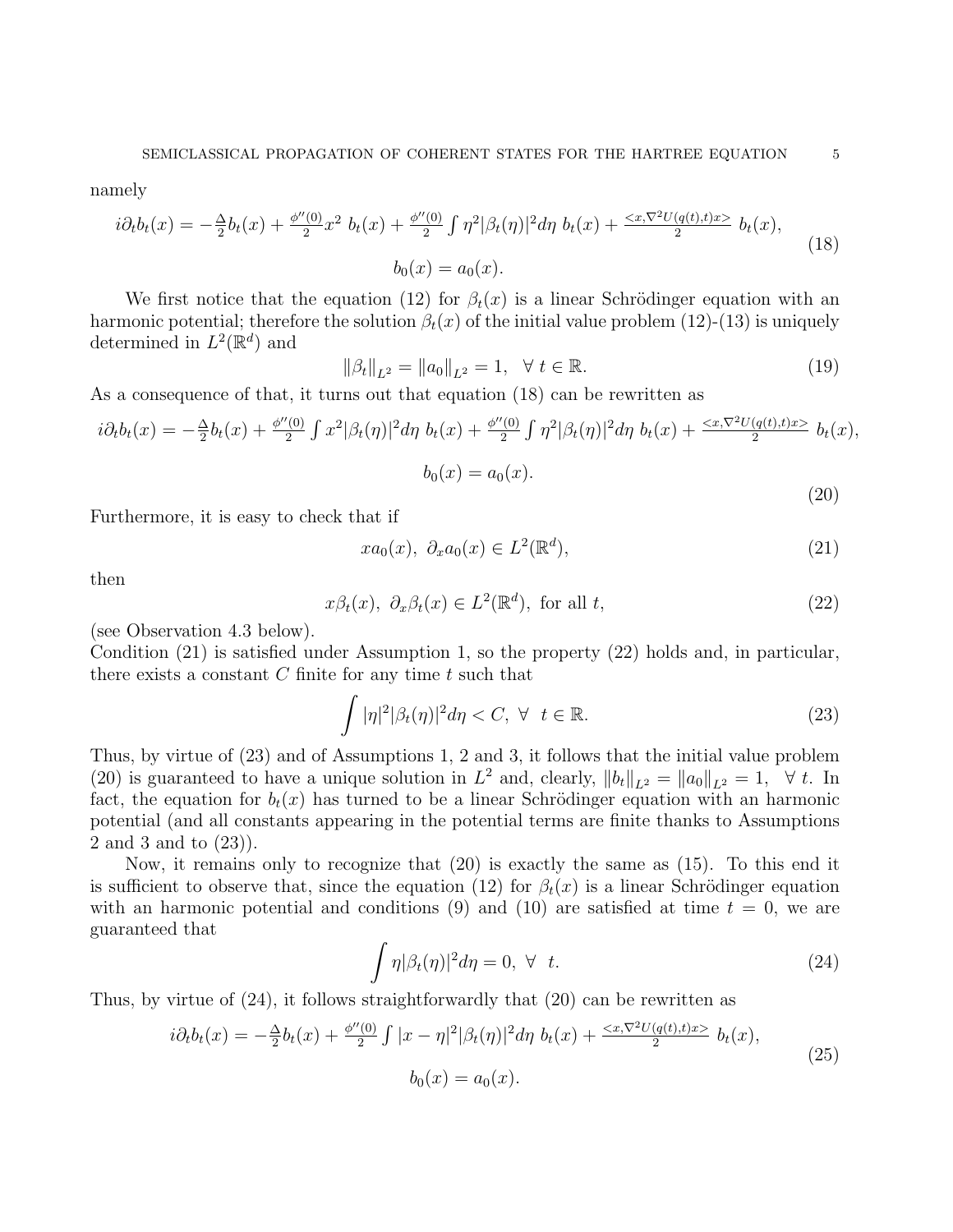Finally, it is clear, by the definition of  $b_t(x)$ , that  $|\beta_t(x)| = |b_t(x)|$  for any x and t. Therefore (25) turns to be exactly the same as (15).  $\Box$ 

3.2. Proof of Theorem 2.1. We seek an approximate solution to equation (1) of the form as e.g. in [6, 7, 8, 11, 12]

$$
\Psi^{\varepsilon}(x,t) = \varepsilon^{-\frac{d}{4}} a(\frac{x - q(t)}{\sqrt{\varepsilon}},t) e^{i\frac{p(t) \cdot (x - q(t))}{\varepsilon}} e^{i\frac{\mathcal{L}(t)}{\varepsilon}} \tag{26}
$$

where

$$
\dot{q}(t) = p(t), \ \dot{p}(t) = -\nabla U(q(t), t). \tag{27}
$$

By inserting the ansatz (26) in equation (1) we get

$$
i\varepsilon \partial_t \Psi^{\varepsilon}(x,t) = \varepsilon^{-\frac{d}{4}} \left[ i\varepsilon \partial_t a(\frac{x - q(t)}{\sqrt{\varepsilon}}, t) - i\sqrt{\varepsilon} \nabla a(\frac{x - q(t)}{\sqrt{\varepsilon}}, t) \cdot \dot{q}(t) + -\mathcal{L}'(t) a(\frac{x - q(t)}{\sqrt{\varepsilon}}, t) - (\dot{p}(t)(x - q(t)) - p(t)\dot{q}(t)) a(\frac{x - q(t)}{\sqrt{\varepsilon}}, t) \right] \times \times e^{i\frac{p(t) \cdot (x - q(t))}{\varepsilon}} e^{i\frac{\mathcal{L}(t)}{\varepsilon}},
$$
\n(28)

and

$$
-\frac{\varepsilon^2}{2}\Delta\Psi^{\varepsilon}(x,t) = \varepsilon^{-\frac{d}{4}} \left[ -\frac{\varepsilon}{2}\Delta a(\frac{x-q(t)}{\sqrt{\varepsilon}},t) + \frac{p^2(t)}{2}a(\frac{x-q(t)}{\sqrt{\varepsilon}},t) + \right. \\
\left. -i\sqrt{\varepsilon}\nabla a(\frac{x-q(t)}{\sqrt{\varepsilon}},t) \cdot p(t) \right] e^{i\frac{p(t)\cdot(x-q(t))}{\varepsilon}} e^{i\frac{\mathcal{L}(t)}{\varepsilon}},\tag{29}
$$

while, with regard to the potential terms in (1), we find

$$
(V(x,t) + U(x,t)) \Psi^{\varepsilon}(x,t) = \varepsilon^{-d/4} \left( \int \phi(|x-y|) \varepsilon^{-d/2} |a(\frac{y-q(t)}{\sqrt{\varepsilon}},t)|^2 dy + U(x,t) \right) \times \times a(\frac{x-q(t)}{\sqrt{\varepsilon}},t) e^{i\frac{p(t)\cdot(x-q(t))}{\varepsilon}} e^{i\frac{\mathcal{L}(t)}{\varepsilon}}.
$$
\n(30)

By  $(28)$ ,  $(29)$  and  $(30)$  we get that the amplitude a solves the following initial value problem:

$$
\left(i\partial_t + \frac{1}{2}\Delta\right)a(\mu, t) = \frac{1}{\varepsilon}V_{\varepsilon}(\mu, t)a(\mu, t) +
$$
  

$$
+ \frac{1}{\varepsilon}\left[U(q(t) + \sqrt{\varepsilon}\mu, t) - U(q(t), t) - \sqrt{\varepsilon}\nabla U(q(t), t) \cdot \mu\right]a(\mu, t),
$$
  

$$
a(\mu, 0) = a_0(\mu),
$$
 (31)

where

$$
V_{\varepsilon}(\mu, t) = \int \left( \phi(\sqrt{\varepsilon}|\mu - \eta|) - \phi(0) \right) |a(\eta, t)|^2 d\eta,
$$
 (32)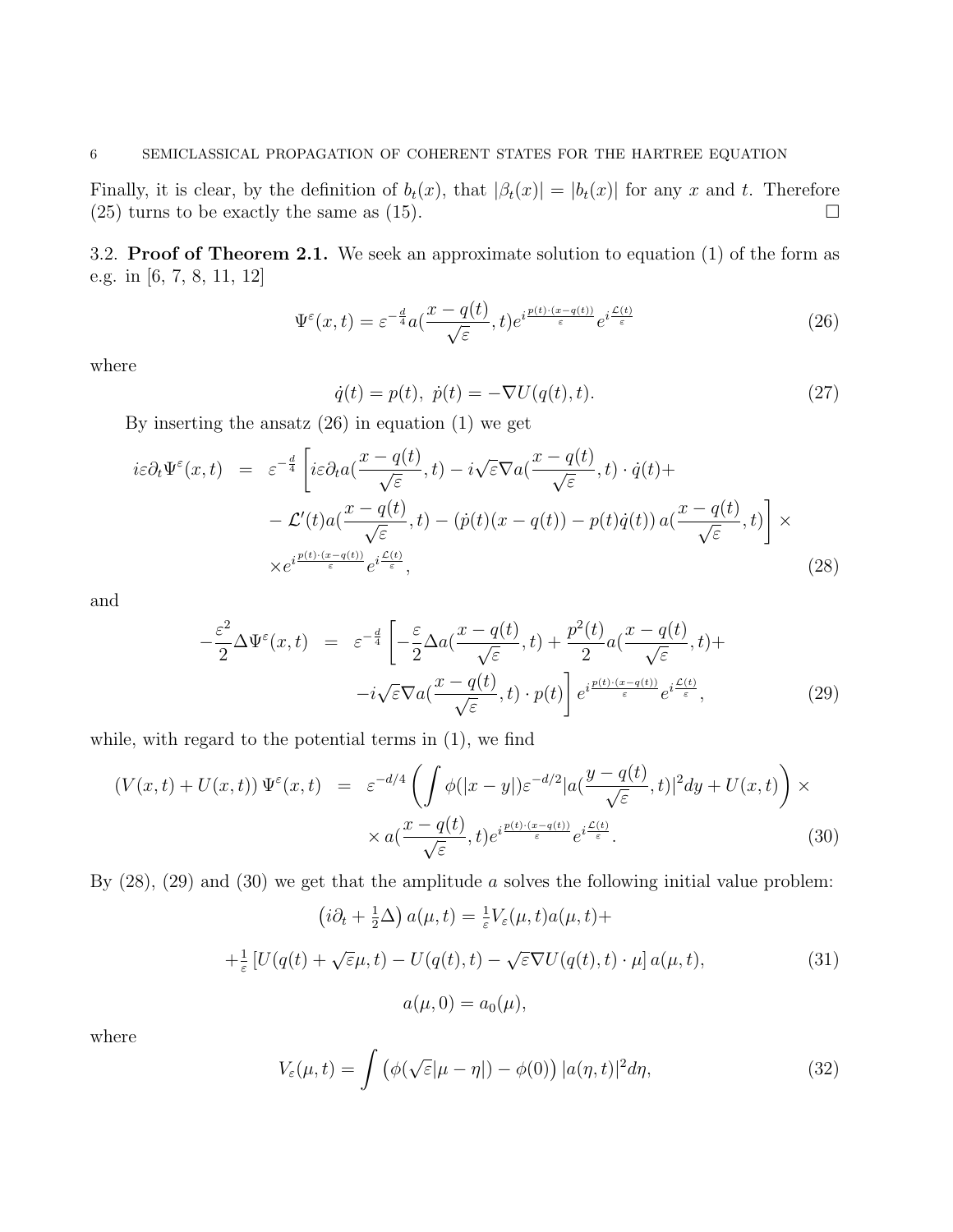$q(t), p(t)$  are as in the claim of Theorem 2.1 and we have used the rescaling  $\mu = \frac{x-q(t)}{\sqrt{\varepsilon}}$ . Note that we should have

$$
V_{\varepsilon}(\mu, t) = \int \phi \left( \sqrt{\varepsilon} |\mu - \eta| \right) |a(\eta, t)|^2 d\eta - \phi(0), \tag{33}
$$

instead of (32) in equation (31). However equation (31) with potential (33) is an Hartree equation which preserves the  $L^2$  norm so that we can replace (33) by (32).

Since  $\phi \in C_b^3(\mathbb{R})$  is even  $\phi'(0) = 0$  and the Taylor expansion yields

$$
\phi(\sqrt{\varepsilon}|\mu-\eta|) - \phi(0) = \frac{\varepsilon|\mu-\eta|^2}{2}\phi''(0) + \varepsilon^{\frac{3}{2}}R(|\mu-\eta|),
$$
  

$$
|R(|\mu-\eta|)| \leq C||\phi'''||_{L^{\infty}}|\mu-\eta|^3,
$$
\n(34)

while for the terms involving  $U$  we find:

$$
U(q(t) + \sqrt{\varepsilon}\mu, t) - U(q(t), t) - \sqrt{\varepsilon}\nabla U(q(t), t) \cdot \mu = \varepsilon < \mu, \frac{\nabla^2 U(q(t), t)}{2} \mu > +\varepsilon^{\frac{3}{2}} R_U(\mu, t),
$$
  

$$
|R_U(\mu, t)| \leq C \sup_{\alpha \in \mathbb{N}^d : |\alpha| = 3} |\nabla^{\alpha} U(q(t), t)| |\mu|^3,
$$
 (35)

where  $\nabla^2 := \nabla \otimes \nabla$ .

The core of the proof is to estimates the two remainders  $\varepsilon^{\frac{3}{2}}R(|\mu-\eta|)$  and  $\varepsilon^{\frac{3}{2}}R_U(\mu,t)$  so that we can substitute  $(\phi)$  $\sqrt{\varepsilon}|\mu-\eta|$  –  $\phi(0)$ ) by  $\frac{\varepsilon|\mu-\eta|^2}{2}$  $\frac{(-\eta)^2}{2} \phi''(0)$  (as in (34)) and  $U(q(t)+\sqrt{\varepsilon}\mu,t)$  –  $U(q(t), t) \sqrt{\varepsilon} \nabla U(q(t), t) \cdot \mu$  by  $\varepsilon < \mu$ ,  $\frac{\nabla^2 U(q(t), t)}{2} \mu > \text{(as in (35))}.$ 

In the framework of semiclassical approximation for the linear Schrödinger equation using coherent states the method is standard (see e.g.  $[6, 7, 8, 11, 12]$ ), however we establish these estimates again for completeness.

Denote  $a_t(\mu) := a(\mu, t)$  and

$$
h_t(\mu) = b_t(\mu) - a_t(\mu).
$$
 (36)

By straightforward substitution we get that  $h_0(\mu) = 0$  (see (15)) and

$$
\begin{aligned}\n&\left(i\partial_t + \frac{1}{2}\Delta - \underbrace{\left(\frac{\phi''(0)}{2}\int |\mu - \eta|^2 |b_t(\eta)|^2 d\eta + \langle \mu, \frac{\nabla^2 U(q(t), t)}{2} \mu \rangle\right)}_{V_Q(\mu, t)}\right) h_t(\mu) = \\
&= \frac{\phi''(0)}{2} \underbrace{\int |\mu - \eta|^2 \left(|b_t(\eta)|^2 - |a_t(\eta)|^2\right) d\eta \ a_t(\mu)}_{I_1(\mu, t)} + \\
&\quad - \sqrt{\varepsilon} \underbrace{\int R(|\mu - \eta|)|a_t(\eta)|^2 d\eta \ a_t(\mu)}_{I_2(\mu, t)} - \sqrt{\varepsilon} R_U(\mu, t) a_t(\mu).\n\end{aligned} \tag{37}
$$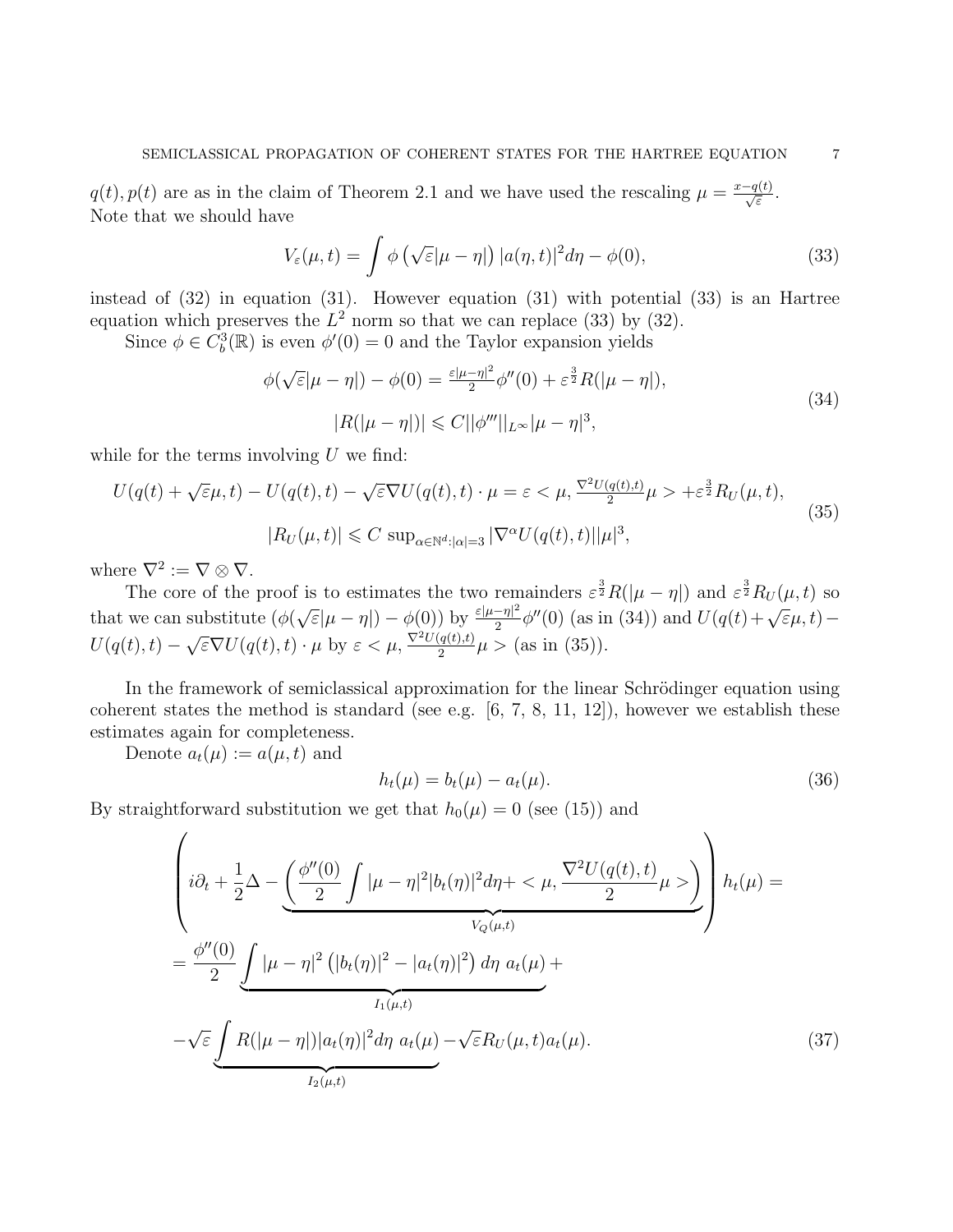# 8 SEMICLASSICAL PROPAGATION OF COHERENT STATES FOR THE HARTREE EQUATION

By standard manipulations it turns out that

 $\mathbf{I}$ 

$$
||h_t||_{L^2}\frac{d}{dt}||h_t||_{L^2} \leqslant \frac{|\phi''(0)|}{2}|\langle I_1, h_t\rangle| + \sqrt{\varepsilon}|\langle I_2, h_t\rangle| + \sqrt{\varepsilon}|\langle R_U(\cdot, t)a_t, h_t\rangle|.
$$
 (38)

 $\overline{1}$ 

Moreover, the term involving  $I_1$  can be estimated as follows:

$$
\begin{split}\n|\langle I_{1},h\rangle| &\leq \left| \int\int\limits_{\mu} \mu - \eta|^{2} \left( |b_{t}(\eta)|^{2} - |a_{t}(\eta)|^{2} \right) d\eta \, \overline{a}_{t}(\mu) h_{t}(\mu) d\mu \right| = \\
&= \left| \int\int\limits_{\mu} \mu - \eta|^{2} \left( |b_{t}(\eta)| - |a_{t}(\eta)| \right) \left( |b_{t}(\eta)| + |a_{t}(\eta)| \right) d\eta \, \overline{a}_{t}(\mu) h_{t}(\mu) d\mu \right| \leq \\
&\leq \left| \int\int\limits_{\mu} \mu - \eta|^{2} |h_{t}(\eta)| \left( |b_{t}(\eta)| + |a_{t}(\eta)| \right) d\eta \, \overline{a}_{t}(\mu) h_{t}(\mu) d\mu \right| \leq \\
&\leq 2 \left\| h_{t} \right\|_{L^{2}}^{2} \int (1 + |\mu|^{2})^{2} \left[ |a_{t}(\mu)| + |b_{t}(\mu)| \right]^{2} d\mu,\n\end{split} \tag{39}
$$

while, thanks to  $(34)$ , the term involving  $I_2$  is estimated by:

$$
|\langle I_2, h \rangle| \le C \|\phi'''\|_{L^{\infty}} \left| \int\int\limits_{\mu} |\mu - \eta|^3 |a_t(\eta)|^2 d\eta \, \overline{a}_t(\mu) h(\mu, t) d\mu \right| \le
$$
  
\n
$$
\le C \|\phi'''\|_{L^{\infty}} \left( \int d\eta |\eta|^3 |a_t(\eta)|^2 \right) ||a_t||_{L^2} ||h_t||_{L^2} +
$$
  
\n
$$
+ 3 \left( \int d\eta |\eta|^2 |a_t(\eta)|^2 \right)^{3/2} ||h_t||_{L^2} + 3 \left( \int d\mu |\mu|^4 |a_t(\mu)|^2 \right)^{1/2} \left( \int d\eta |\eta| |a_t(\eta)|^2 \right) ||h_t||_{L^2} +
$$
  
\n
$$
+ \left( \int d\mu |\mu|^6 |a_t(\mu)|^2 \right)^{1/2} ||a_t||_{L^2}^2 ||h_t||_{L^2} \right).
$$
  
\n(40)

One should observe here that  $\int d\eta |\eta| |a_t(\eta)|^2 \leq (\int d\eta (1+ |\eta|^2) |a_t(\eta)|^2)$ .

Finally, due to (35), the term involving  $R_U(\mu, t)$  is controlled as follows:

$$
|\langle R_U(\cdot, t)a_t, h_t \rangle| \leq C \sup_{\alpha: |\alpha|=3} |\nabla^{\alpha} U(q(t), t)| \left( \int d\mu |\mu|^3 |a_t(\mu)| |h_t(\mu)| \right) \leq
$$
  
 
$$
\leq C \sup_{t} \sup_{\alpha: |\alpha|=3} |\nabla^{\alpha} U(q(t), t)| \left( \int d\mu |\mu|^6 |a_t(\mu)|^2 \right)^{1/2} ||h_t||_{L^2}.
$$
 (41)

Making use of Lemma 4.2 and equation (70) below to estimate terms of the form  $|| \cdot || \cdot ||$  $||m_{a_t}||_{L^2} = \left(\int d\eta |\eta|^{2m} |a_t(\eta)|^2\right)^{1/2}$ , for  $m \leq 3$ , and  $|| |\cdot|^{m} b_t||_{L^2} = \left(\int d\eta |\eta|^{2m} |b_t(\eta)|^2\right)^{1/2}$ , for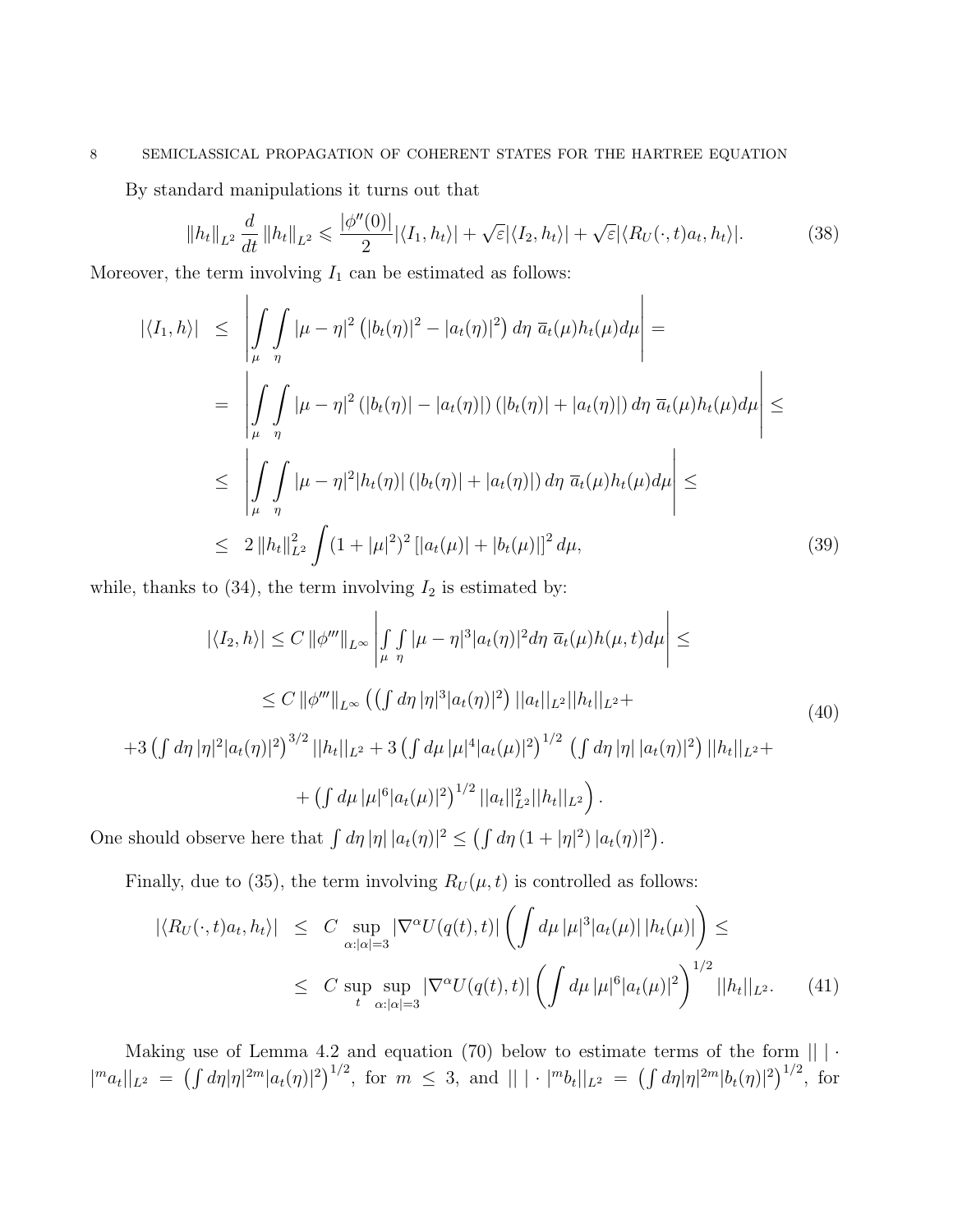$m \leq 2$ , in terms of the same quantities evaluated at time  $t = 0$ , we easily show, by summing up the previous estimates, that there exist three  $\varepsilon$ -independent functions  $C_1(t)$ ,  $C_2(t)$  such that:

$$
\frac{d}{dt}||h_t||_{L^2} \le \sqrt{\varepsilon}C_1(t) + C_2(t)||h_t||_{L^2}.
$$
\n(42)

In particular  $C_1(t)$ ,  $C_2(t)$  depend on the potentials  $\phi$  and U and on the L<sup>2</sup>-norm of moments and derivatives of  $a_0$  (up to the order 3). With regard to the time dependence,  $C_1(t)$ ,  $C_2(t)$  are double exponentials  $Ce^{Ce^{Ct}}$ , following Lemma 4.2 and observations 4.3, 4.4.

The conclusion follows with application of the Gronwall lemma.

 $\Box$ 

#### 4. Auxiliary results

**Observation 4.1.** Observe that under our assumptions the nonlinear equation  $(31)$  can be shown to have, for any  $T > 0$ , a unique solution in  $C^1([0,T], L^2(\mathbb{R}^d))$  (see e.g. [4]). Therefore it follows (see e.g. [13]) that the corresponding time-dependent linear problem

$$
(i\partial_t + \frac{1}{2}\Delta) u(\mu, t) = \frac{1}{\varepsilon} \int (\phi(\sqrt{\varepsilon}|\mu - \eta|) - \phi(0)) |a(\eta, t)|^2 d\eta u(\mu, t) +
$$
  
+
$$
\frac{1}{\varepsilon} (U(q(t) + \sqrt{\varepsilon}\mu, t) - U(q(t), t) - \sqrt{\varepsilon} \nabla U(q(t), t) \cdot \mu) u(\mu, t),
$$
  

$$
u(x, 0) = u_0(x), \quad u_0 \in L^2(\mathbb{R}^d) ||u_0||_{L^2} = 1,
$$
 (43)

has a unique and well-defined  $L^2$  propagator.

**Lemma 4.2** (Propagation of Moments and derivatives for  $a(x,t)$ ). Let  $a(x,t)$  be the solution of the initial value problem (31). Suppose that for some  $m \in \mathbb{N}$  there exists an  $\varepsilon$ -independent constant  $M_m > 0$  such that

$$
||x^A \partial_x^B a_0||_{L^2} \leqslant M_m \tag{44}
$$

for all  $A, B \in \mathbb{N}^d$  such that  $|A| + |B| \leq m$ .

For  $m \geq 2$ , assume  $\phi \in C_b^m(\mathbb{R}^d)$  and  $U \in C^1(\mathbb{R}_t^+, C_b^m(\mathbb{R}_x^d))$ . Then, there exists a (finite)  $\varepsilon$ -independent constant  $C_m$  such that

$$
||x^A \partial_x^B a(t)||_{L^2} \leqslant C_m e^{C_m e^{C_m t}} M_m,\tag{45}
$$

for all  $A, B \in \mathbb{N}^d$  such that  $|A| + |B| \leq m$ .

For  $m = 1$  inequality (45) holds by assuming  $\phi \in C_b^2(\mathbb{R}^d)$  and  $U \in C^1(\mathbb{R}_t^+, C_b^2(\mathbb{R}_x^d))$ , while in the case  $m = 0$  formula (45) becomes an equality and holds with unitary constant (for all t) by simply assuming  $\phi \in C_b^0(\mathbb{R}^d)$  and  $U \in C^1(\mathbb{R}_t^+, C_b^1(\mathbb{R}_x^d))$ .

Remark:The proof makes no use of an energy conservation argument, and this is the reason why the Lemma can be established for both signs of  $\phi''(0)$ .

Proof. Denote

$$
\psi^{A,B}(x,t) = x^B \partial_x^A a(x,t),\tag{46}
$$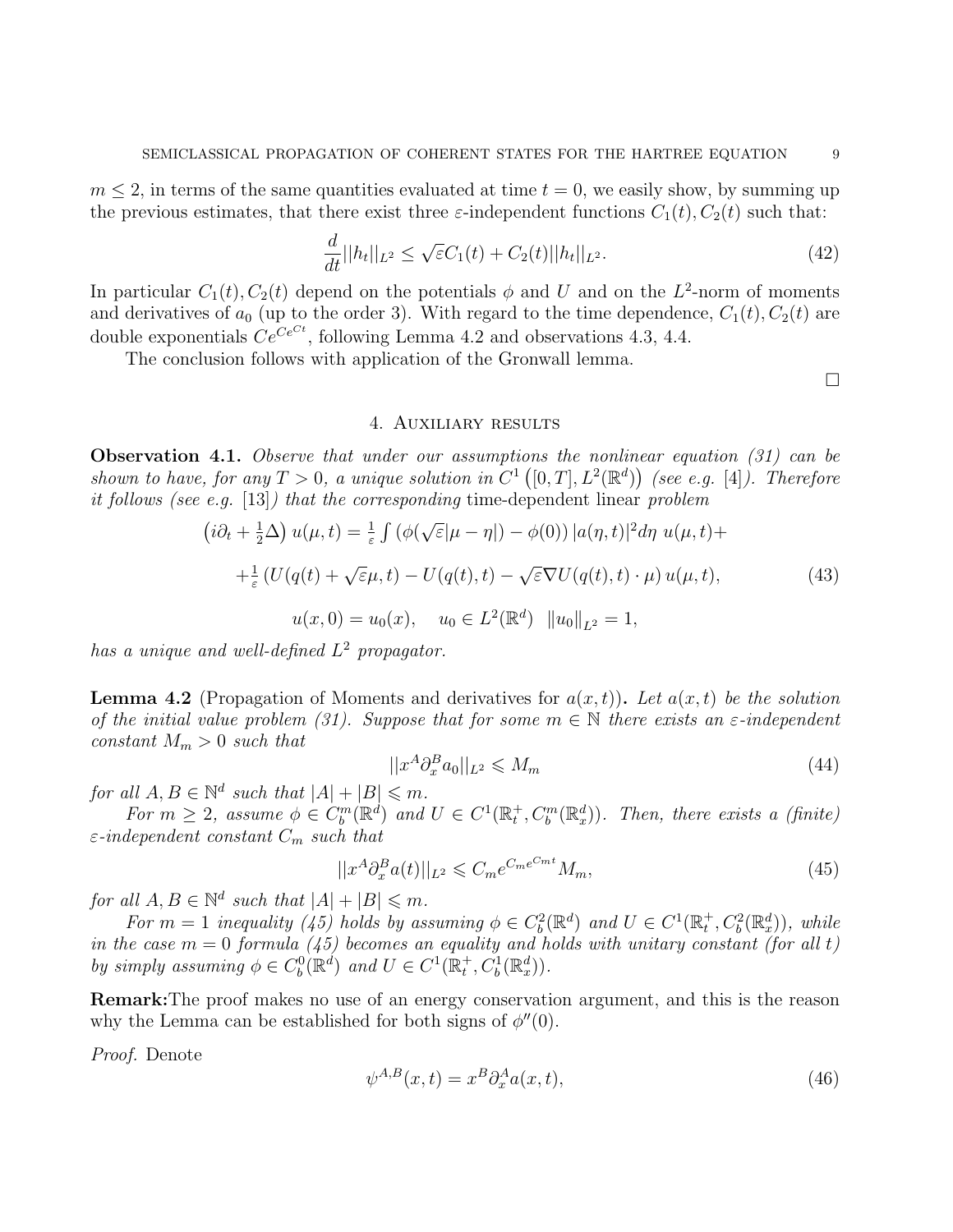e.g.  $\psi^{0,0}(x,t) := a(x,t)$ . It is straightforward to check that

$$
\left(i\partial_t + \frac{1}{2}\Delta - \frac{1}{\varepsilon}V_{\varepsilon}(x,t) - \frac{1}{\varepsilon}U(q(t) + \sqrt{\varepsilon}x,t) + \frac{1}{\varepsilon}U(q(t),t) + \frac{1}{\sqrt{\varepsilon}}\nabla U(q(t),t) \cdot x\right)\psi^{A,B}(x,t) =
$$
\n
$$
= -\sum_{k=1}^d \left[\frac{B_k(B_k-1)}{2}\psi^{A,B-2e_k}(x,t) + B_k\psi^{A+e_k,B-e_k}(x,t)\right] + \frac{1}{\varepsilon}\sum_{0 \le l < A} \prod_{k=1}^d {A_k \choose l_k} \partial_x^{A-l}V_{\varepsilon}(x,t)\psi^{l,B}(x,t) +
$$
\n
$$
+ \frac{1}{\varepsilon}\sum_{0 \le l < A} \prod_{k=1}^d {A_k \choose l_k} \partial_x^{A-l}U(q(t) + \sqrt{\varepsilon}x,t)\psi^{l,B}(x,t) - \frac{1}{\sqrt{\varepsilon}}\sum_{0 \le l \le A} \prod_{k=1}^d {A_k \choose l_k} \partial_x^l (\nabla U(q(t),t) \cdot x)\psi^{A-l,B}(x,t)
$$
\n(47)

where  $B = (B_1, \ldots, B_k, \ldots, B_d)$ ,  $l = (l_1, \ldots, l_k, \ldots, l_d)$ ,  $A = (A_1, \ldots, A_k, \ldots, A_d)$  and  $0 \le l \le A$ means that  $0 \leq l_k < A_k$  for any  $k = 1, 2, ..., d$ . The consistent initial data for (47) are defined by

$$
\psi^{A,B}(x,0) = x^B \partial_x^A a_0(x),
$$

and in particular  $\psi^{0,0}(x,0) := a_0(x)$ .

Some remarks with regard to our notation are in order; it is clear for example that if  $B_k = 0$  or  $B_k = 1$ , then the first term on the right-hand side yields no contribution. Similarly for  $B_k = 0$  in the second term and  $|A| = 0$  for the remaining terms respectively. The derivation of (47) is straightforward by induction.

Denote by  $P(t, \tau)$  the propagator associated with the left-hand side of equation (47), which is known to be uniquely well defined in  $L^2$  (see Observation 4.1). As a consequence, for  $m = 0$ , the result claimed by Lemma 4.2 follows from the existence of the propagator. We will proceed for  $m \in \mathbb{N}$  by induction.

We will work with vectors including all the moments and derivatives, namely,  $\vec{\Psi}$  =  $\{\psi^{A,B}\}_{{A,B}:|A|+|B|\leq m} \in X_m$  and

$$
||\overrightarrow{\Psi}||_{X_m} = \sum_{0 \leq |A| + |B| \leq m} ||\psi^{A,B}||_{L^2},
$$

where  $X_0 := L^2(\mathbb{R}^d)$ .

For  $m = 1$  we have

$$
\left(i\partial_t + \frac{1}{2}\Delta - \frac{1}{\varepsilon}V_{\varepsilon}(x,t) - \frac{1}{\varepsilon}U(q(t) + \sqrt{\varepsilon}x,t) + \frac{1}{\varepsilon}U(q(t),t) + \frac{1}{\sqrt{\varepsilon}}\nabla U(q(t),t) \cdot x\right)\psi^{\varepsilon_j,0}(x,t) =
$$
  

$$
= \frac{1}{\varepsilon}\partial_{x_j}V_{\varepsilon}(x,t)\psi^{0,0}(x,t) + \frac{1}{\varepsilon}\partial_{x_j}U(q(t) + \sqrt{\varepsilon}x,t)\psi^{0,0}(x,t) - \frac{1}{\sqrt{\varepsilon}}\partial_{z_j}U(z,t)|_{z=q(t)}\psi^{0,0}(x,t),
$$
(48)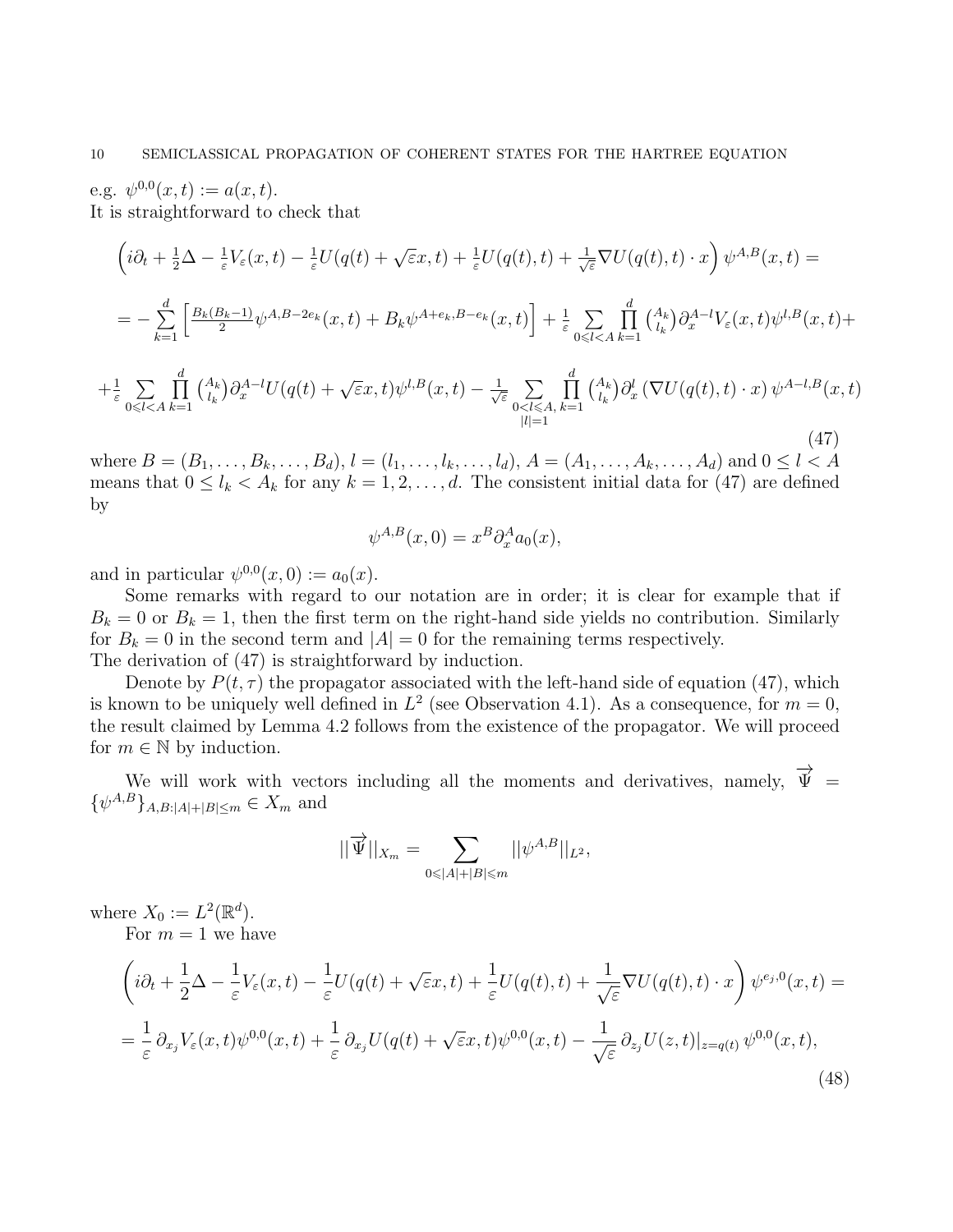and

$$
\left(i\partial_t + \frac{1}{2}\Delta - \frac{1}{\varepsilon}V_\varepsilon(x,t) - \frac{1}{\varepsilon}U(q(t) + \sqrt{\varepsilon}x,t) + \frac{1}{\varepsilon}U(q(t),t) + \frac{1}{\sqrt{\varepsilon}}\nabla U(q(t),t) \cdot x\right)\psi^{0,e_j}(x,t) =
$$
  
=  $\psi^{e_j,0}(x,t)$  (49)

By virtue of the Duhamel formula we get:

$$
\psi^{e_j,0}(x,t) = P(t,0)\psi^{e_j,0}(x,0) + \int_0^t d\tau P(t,\tau) \left[ \frac{1}{\varepsilon} \partial_{x_j} V_{\varepsilon}(x,\tau) \psi^{0,0}(x,\tau) \right] + \int_0^t d\tau P(t,\tau) \left[ \frac{1}{\varepsilon} \partial_{x_j} U(q(\tau) + \sqrt{\varepsilon}x,\tau) \psi^{0,0}(x,\tau) - \frac{1}{\sqrt{\varepsilon}} \partial_{z_j} U(q(\tau),\tau) \psi^{0,0}(x,\tau) \right]
$$
\n(50)

and

$$
\psi^{0,e_j}(x,t) = P(t,0)\psi^{0,e_j}(x,0) + \int_0^t d\tau P(t,\tau) \left[ \psi^{e_j,0}(x,\tau) \right]. \tag{51}
$$

Then, by recalling that  $P(t, \tau)$  is  $L^2$ -norm preserving, we find

$$
\|\psi^{e_j,0}(t)\|_{L^2} \leq \|\psi^{e_j,0}(0)\|_{L^2} + \int_0^t d\tau \left\|\frac{1}{\varepsilon}\partial_{x_j}V_{\varepsilon}(x,\tau)\psi^{0,0}(\tau)\right\|_{L^2} + + \int_0^t d\tau \left\|\left(\frac{1}{\varepsilon}\partial_{x_j}U(q(\tau) + \sqrt{\varepsilon}x,\tau) - \frac{1}{\sqrt{\varepsilon}}\partial_{z_j}U(q(\tau),\tau)\right)\psi^{0,0}(\tau)\right\|_{L^2}
$$
(52)

and

$$
\left\|\psi^{0,e_j}(t)\right\|_{L^2} \le \left\|\psi^{0,e_j}(0)\right\|_{L^2} + \int_0^t d\tau \, \left\|\psi^{e_j,0}(\tau)\right\|_{L^2}.
$$
\n(53)

Now, taking into account the terms involving  $U$  in (52), we get

$$
\frac{1}{\varepsilon} \partial_{x_j} U(q(\tau) + \sqrt{\varepsilon} x, \tau) - \frac{1}{\sqrt{\varepsilon}} \partial_{z_j} U(q(\tau), \tau) =
$$
\n
$$
= \frac{1}{\sqrt{\varepsilon}} \partial_{z_j} U(z, \tau)|_{z = q(\tau) + \sqrt{\varepsilon} x} - \frac{1}{\sqrt{\varepsilon}} \partial_{z_j} U(z, \tau)|_{z = q(\tau)} =
$$
\n
$$
= \left[ \partial_{z_j}^2 U(z, \tau)|_{z = q(t) + \sqrt{\delta} x} \right] x_j, \quad \text{for some } \delta \in (0, \varepsilon), \tag{54}
$$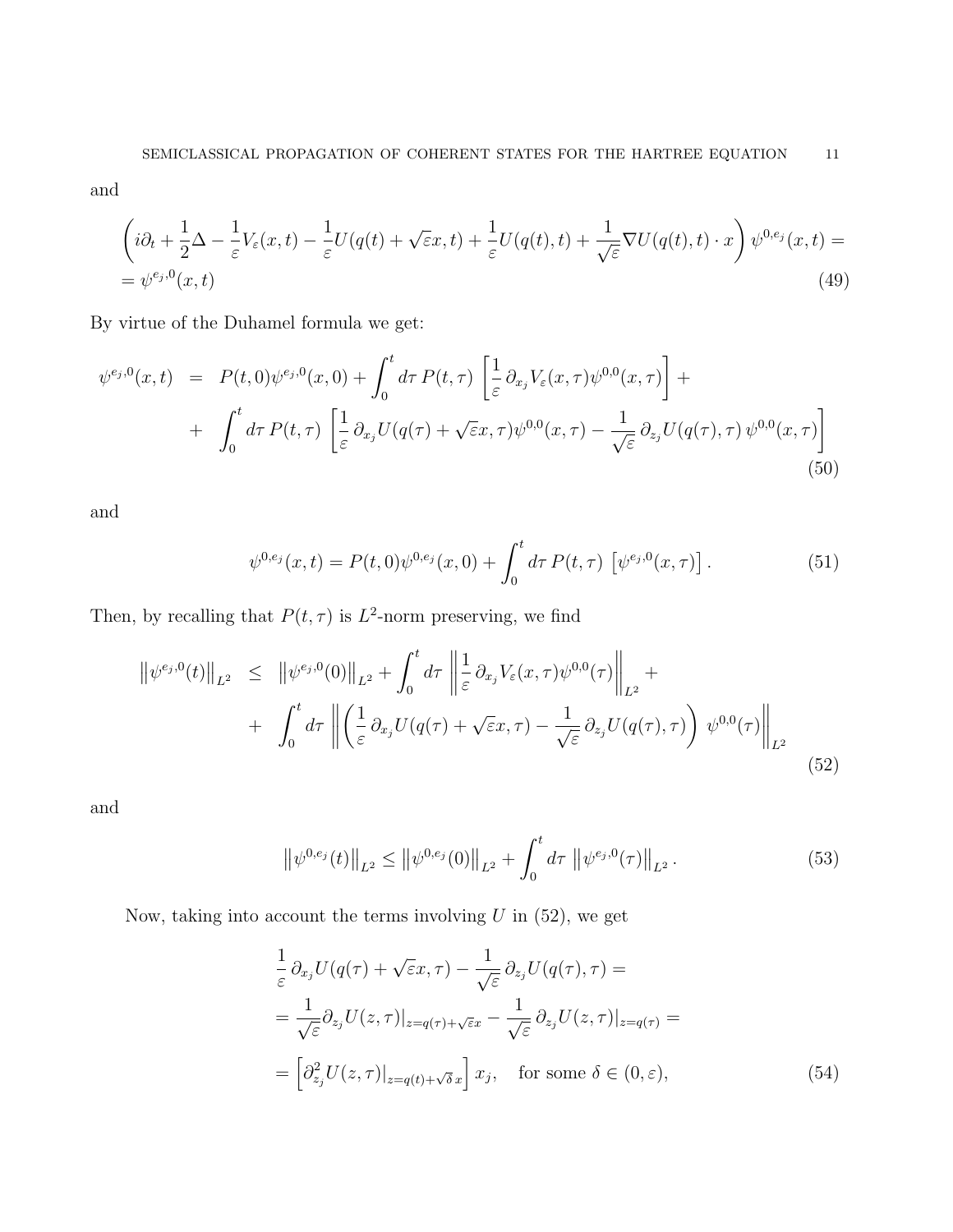therefore

$$
\left\| \left( \frac{1}{\varepsilon} \partial_{x_j} U(q(\tau) + \sqrt{\varepsilon} x, \tau) - \frac{1}{\sqrt{\varepsilon}} \partial_{z_j} U(q(\tau), \tau) \right) \psi^{0,0}(\tau) \right\|_{L^2} =
$$
\n
$$
= \left\| \left[ \partial_{z_j}^2 U(z, \tau) \big|_{z = q(\tau) + \sqrt{\delta} x} \right] x_j \psi^{0,0}(\tau) \right\|_{L^2} = \left\| \left[ \partial_{z_j}^2 U(z, \tau) \big|_{z = q(\tau) + \sqrt{\delta} x} \right] \psi^{0, e_j}(\tau) \right\|_{L^2} \le
$$
\n
$$
\le \sup_{\tau \in [0, t]} \left\| \partial^2 U(\cdot, \tau) \right\|_{L^\infty} \left\| \psi^{0, e_j}(\tau) \right\|_{L^2} .
$$
\n(55)

On the other side, with regard to the term involving  $V_{\varepsilon}$  in (52), we have

$$
\left| \frac{1}{\varepsilon} \partial_{x_j} V_{\varepsilon}(x, \tau) \right| = \left| \int d\eta \, \partial_{x_j} \frac{1}{\varepsilon} \phi(\sqrt{\varepsilon}|x - \eta|) |\psi^{0,0}(\eta, \tau)|^2 \right| \le
$$
  

$$
\leq \int d\eta \left| \frac{\phi'(\sqrt{\varepsilon}|x - \eta|)}{\sqrt{\varepsilon}} \right| |\psi^{0,0}(\eta, \tau)|^2 \leq L \int d\eta |x - \eta| |\psi^{0,0}(\eta, \tau)|^2, \quad (56)
$$

where L is the global Lipschitz constant of  $\phi'$  (i.e., the L<sup> $\infty$ </sup>-norm of  $\phi''$ ) that is known to be finite since  $\phi \in C_b^2(\mathbb{R}^d)$ . Then, by (56) we get that

$$
\left\| \frac{1}{\varepsilon} \partial_{x_j} V_{\varepsilon}(x,\tau) \psi^{0,0}(\tau) \right\|_{L^2}^2 \leq L^2 \int dx \int d\eta |x-\eta| |\psi^{0,0}(\eta,\tau)|^2 \int d\eta' |x-\eta'| |\psi^{0,0}(\eta',\tau)|^2 |\psi^{0,0}(x,\tau)|^2
$$
  

$$
\leq L^2 \int |x|^2 |\psi^{0,0}(x,\tau)|^2 dx + 3L^2 \left( \int |\eta| |\psi^{0,0}(\eta,\tau)|^2 d\eta \right)^2 \leq
$$
  

$$
\leq L^2 ||x|\psi^{0,0}(\tau)||_{L^2}^2 + 3L^2 ||x|\psi^{0,0}(\tau)||_{L^2}^2,
$$
 (57)

where we made use of the fact that  $||\psi^{0,0}(\tau)||_{L^2} = ||\psi^{0,0}(0)||_{L^2} = ||a_0||_{L^2} = 1$ , for any time  $\tau$ . At this point we observe that  $|| |x| \psi^{0,0}(\tau)||_{L^2}^2 = || |x| a(\tau) ||_{L^2}^2 = \sum_{\tau}$ j  $||\psi^{0,e_j}(\tau)||_{L^2}^2$ . So that, we have just proven that there exists a constant  $C > 0$  depending only on the  $L^{\infty}$ -norm of the second derivative of  $\phi$ , such that

$$
\left\| \frac{1}{\varepsilon} \partial_{x_j} V_{\varepsilon}(x, \tau) \psi^{0, 0}(\tau) \right\|_{L^2} \leqslant C \sqrt{\sum_j ||\psi^{0, e_j}(\tau)||_{L^2}^2} = ||\psi^{0, 1}(\tau)||_{L^2}.
$$
\n(58)

Now, by using  $(55)$  and  $(58)$  in  $(52)$ , we obtain that

$$
\|\psi^{e_j,0}(t)\|_{L^2} \le \|\psi^{e_j,0}(0)\|_{L^2} + C \int_0^t d\tau \|\psi^{0,1}(\tau)\|_{L^2} + C \int_0^t d\tau \|\psi^{0,e_j}(\tau)\|_{L^2},\tag{59}
$$

where C is not the same constant of formula  $(58)$  - we denoted it by the same symbol just for the sake of simplicity - since here it is depending on  $\phi$ , as previously, but even on U (through the  $L^{\infty}$ -norm of its second derivative, according to (55)).

Now after (55), summing over  $j = 1, ..., d$  in equations (59) and (53) and then adding them,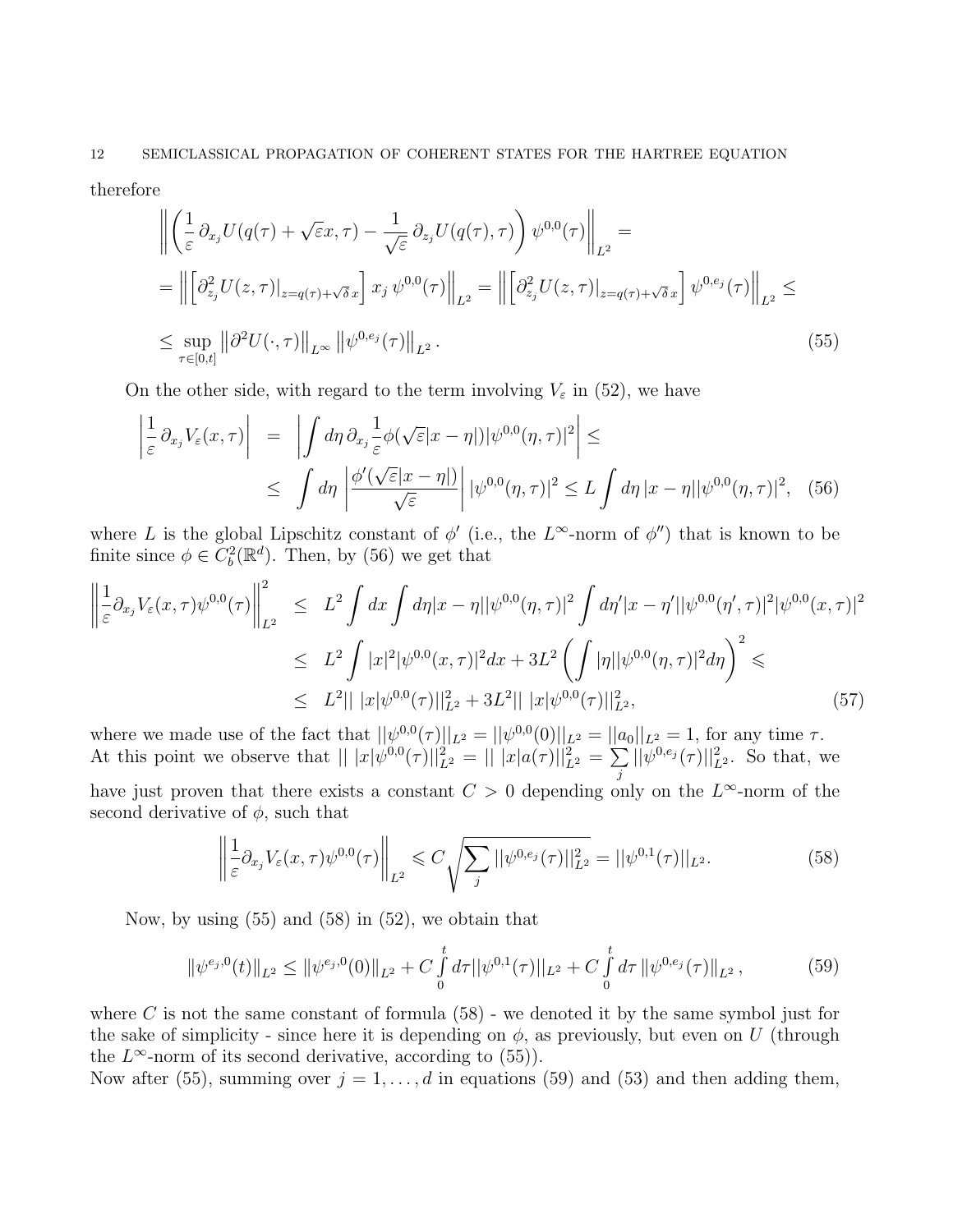we get

$$
||\overrightarrow{\Psi}(t)||_{X_1} \le ||\overrightarrow{\Psi}(0)||_{X_1} + C \int_{0}^{t} d\tau ||\overrightarrow{\Psi}(\tau)||_{X_1}.
$$
 (60)

The conclusion follows by applying the Gronwall lemma, i.e.

$$
||\overrightarrow{\Psi}(t)||_{X_1} \le ||\overrightarrow{\Psi}(0)||_{X_1}e^{Ct} \le M_1e^{Ct}, \tag{61}
$$

where  $M_1$  has been defined in (44).

For  $m \geq 2$ , the previous inductive step from  $m = 1$  applies almost verbatim: first, by virtue of the Duhamel formula, we write the solution of equation (47) by using the propagator  $P(t, \tau)$  associated with the time evolution on the left-hand side. Then, by using the  $L^2$ -control on  $P(t, \tau)$ , it only remains to show that the "source terms" appearing on the right-hand side of (47) are suitably uniformly bounded in terms of  $||\psi^{A,B}||_{L^2}$  or  $||\overrightarrow{\Psi}||_{X_m}$ . The way to do that is by using  $||\psi^{A,B}||_{L^2}$ ,  $|A| + |B| < m$  as constants now.

For example, let us look at the term involving the potential  $V_{\varepsilon}$  on the right-hand side of (47), i.e.

$$
\frac{1}{\varepsilon} \sum_{0 \leq l < A} \prod_{k=1}^{d} \binom{A_k}{l_k} \partial_x^{A-l} V_{\varepsilon}(x, t) \psi^{l, B}(x, t) = \frac{1}{\varepsilon} \sum_{\substack{0 \leq l < A \\ |A-l| = 1}} \prod_{k=1}^{d} \binom{A_k}{l_k} \partial_x^{A-l} V_{\varepsilon}(x, t) \psi^{l, B}(x, t) + \frac{1}{\varepsilon} \sum_{\substack{0 \leq l < A \\ |A-l| > 1}} \prod_{k=1}^{d} \binom{A_k}{l_k} \partial_x^{A-l} V_{\varepsilon}(x, t) \psi^{l, B}(x, t). \tag{62}
$$

The estimation for any of the terms in the last sum reads as:

$$
||\partial_x^{A-l} \int \frac{1}{\varepsilon} \phi(\sqrt{\varepsilon}|x-\eta|) |\psi^{0,0}(\eta,t)|^2 d\eta \ \psi^{l,B}(x,t) ||_{L^2}^2 \leq
$$
  

$$
\leq \left( \varepsilon^{\frac{|A-l|-2}{2}} ||\phi^{(A-l)}(x)||_{L^{\infty}} \right)^2 ||\int |x-\eta||\psi^{0,0}(\eta,t)|^2 d\eta \ \psi^{l,B}(x,t) ||_{L^2}^2 \leq
$$
  

$$
\leq 2D ||\|\eta|\psi^{0,0}(t)||_{L^2} ||\psi^{l,B}(t)||_{L^2} ||\|x|\psi^{l,B}(t)||_{L^2} + D ||\|\eta|\psi^{0,0}(t)||_{L^2} ||\psi^{l,B}(t)||_{L^2}^2 + D ||\|x|\psi^{l,B}(t)||_{L^2}^2
$$
  

$$
= 2D ||\psi^{0,1}(t)||_{L^2} ||\psi^{l,B}(t)||_{L^2} ||\psi^{l,B+1}(t)||_{L^2} + D ||\psi^{0,1}(t)||_{L^2}^2 ||\psi^{l,B}(t)||_{L^2}^2 + D ||\psi^{l,B+1}(t)||_{L^2}^2,
$$
  
(63)

where D is a constant only depending on  $||\phi^{(A-l)}(x)||_{L^{\infty}}$  (that is finite under our assumptions since  $A - l \leq m$ ). Furthermore, it is clear that, by construction, we are guaranteed that the exponent  $\frac{|A-l|-2}{2}$  for  $\varepsilon$  is non negative.

On the other side, the estimate for any of the terms in the first sum on the right-hand side of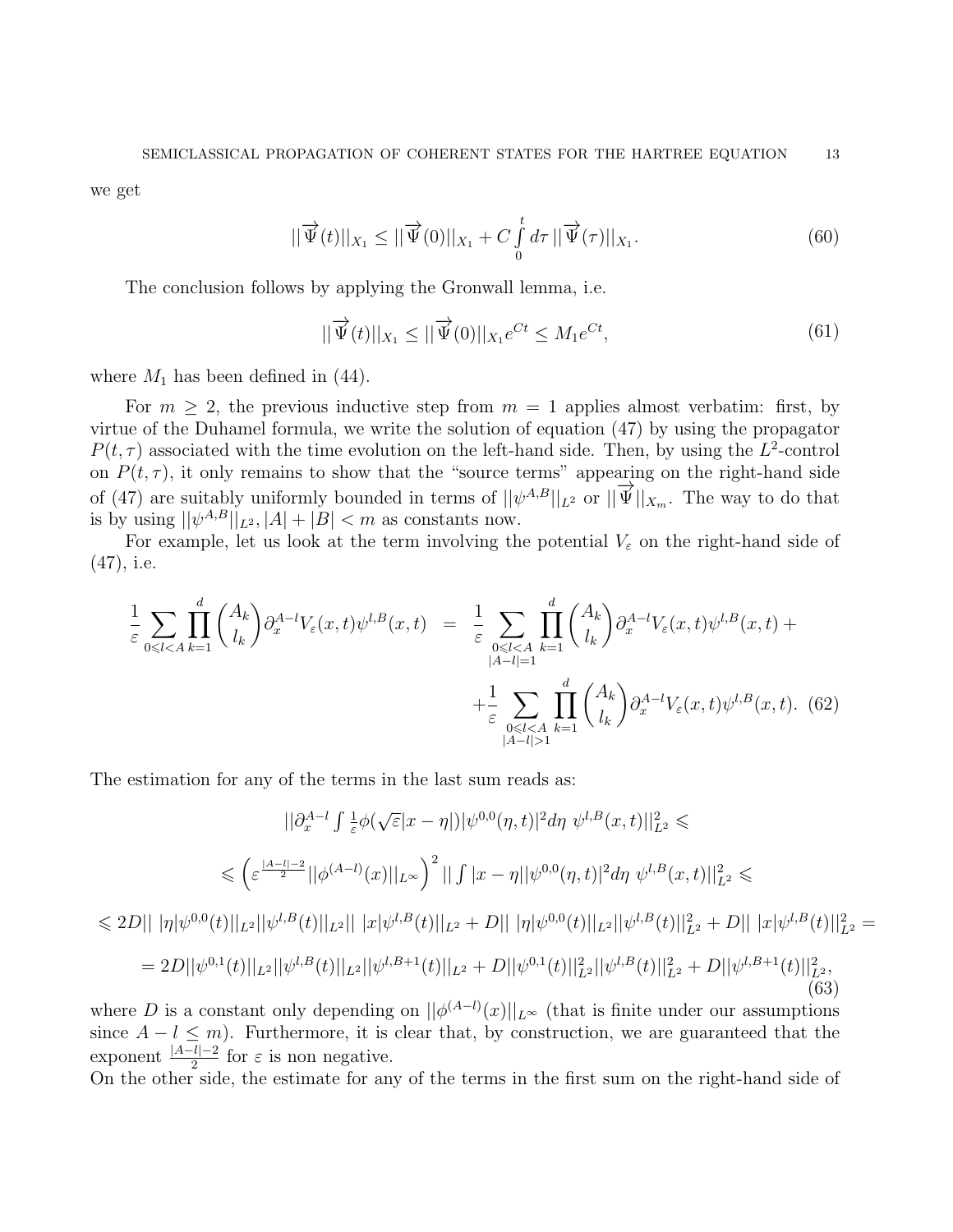(62) is given by

 $=$   $\Sigma$  $0<\overline{l}\leqslant A,$  $|l|=1$ 

$$
||\partial_x^{A-l} \int \frac{1}{\varepsilon} \phi(\sqrt{\varepsilon}|x-\eta|) |\psi^{0,0}(\eta,t)|^2 d\eta \ \psi^{l,B}(x,t) ||_{L^2}^2 \le
$$
  
\n
$$
\leq L|| \int |x-\eta| |\psi^{0,0}(\eta,t)|^2 d\eta \ \psi^{l,B}(x,t) ||_{L^2}^2 \le
$$
  
\n
$$
\leq 2L|| |\eta| \psi^{0,0}(t) ||_{L^2} ||\psi^{l,B}(t) ||_{L^2} || |x|\psi^{l,B}(t) ||_{L^2} + L|| |\eta| \psi^{0,0}(t) ||_{L^2} ||\psi^{l,B}(t) ||_{L^2}^2 + L|| |x|\psi^{l,B}(t) ||_{L^2}^2
$$
  
\n
$$
= 2L||\psi^{0,1}(t)||_{L^2} ||\psi^{l,B}(t)||_{L^2} ||\psi^{l,B+1}(t) ||_{L^2} + L||\psi^{0,1}(t) ||_{L^2}^2 ||\psi^{l,B}(t) ||_{L^2}^2 + L||\psi^{l,B+1}(t) ||_{L^2}^2,
$$
  
\n(64)

where L is the global Lipshitz constant of  $\phi'$  (see (56)), which is guaranteed to be finite since  $\phi \in C_b^m(\mathbb{R}^d)$ , with  $m \geq 2$ .

Now, by virtue of the estimate we proved for  $m = 1$  (see (60)), from (63) and (64) we find that

$$
||\partial_x^{A-l} \int \frac{1}{\varepsilon} \phi(\sqrt{\varepsilon}|x-\eta|) |\psi^{0,0}(\eta,t)|^2 d\eta \ \psi^{l,B}(x,t) ||_{L^2}^2 \leq
$$
  

$$
\leq KM_1 e^{Ct} ||\psi^{l,B}(t)||_{L^2} ||\psi^{l,B+1}(t)||_{L^2} + KM_1 e^{Ct} ||\psi^{l,B}(t)||_{L^2}^2 + K ||\psi^{l,B+1}(t)||_{L^2}^2,
$$
(65)

where  $K = max\{D, L\}$  and and we recall that  $|l|+|B| \leq |A|-1+|B| \leq m-1$  and  $|l|+|B|+1 \leq$  $|A| - 1 + |B| + 1 \leq m$ . Thus:

$$
||\partial_x^{A-l} \int \frac{1}{\varepsilon} \phi(\sqrt{\varepsilon}|x-\eta|) |\psi^{0,0}(\eta,t)|^2 d\eta \ \psi^{l,B}(x,t) ||_{L^2}^2 \le K(M_1 e^{Ct} + 1) ||\overrightarrow{\Psi}(t)||_{X_m}^2. \tag{66}
$$

Concerning the terms involving the potential  $U$  on the right-hand side of  $(47)$ , the idea is quite similar. In fact, we observe that

$$
\frac{1}{\varepsilon} \sum_{0 \le l < A} \prod_{k=1}^{d} {A_k \choose l_k} \partial_x^{A-l} U(q(t) + \sqrt{\varepsilon}x, t) \psi^{l, B}(x, t) -
$$
\n
$$
-\frac{1}{\sqrt{\varepsilon}} \sum_{0 < l \le A, k=1} \prod_{|l|=1}^{d} {A_k \choose l_k} \partial_x^l (\nabla U(q(t), t) \cdot x) \psi^{A-l, B}(x, t) =
$$
\n
$$
C_{A,l, B} \left( \frac{1}{\varepsilon} \partial_x U(q(t) + \sqrt{\varepsilon}x, t) \psi^{A-l, B}(x, t) - \frac{1}{\sqrt{\varepsilon}} \partial_x (\nabla U(q(t), t) \cdot x) \psi^{A-l, B}(x, t) \right) +
$$
\n(67)

$$
+\frac{1}{\varepsilon} \sum_{\substack{0 \leq l < A, \\ |A-l| > 1}} \prod_{k=1}^d {A_k \choose l_k} \partial_x^{A-l} U(q(t) + \sqrt{\varepsilon}x, t) \psi^{l, B}(x, t),
$$

where we made a discrete change of variable  $l \mapsto A - l$  in the first term of the left-hand side.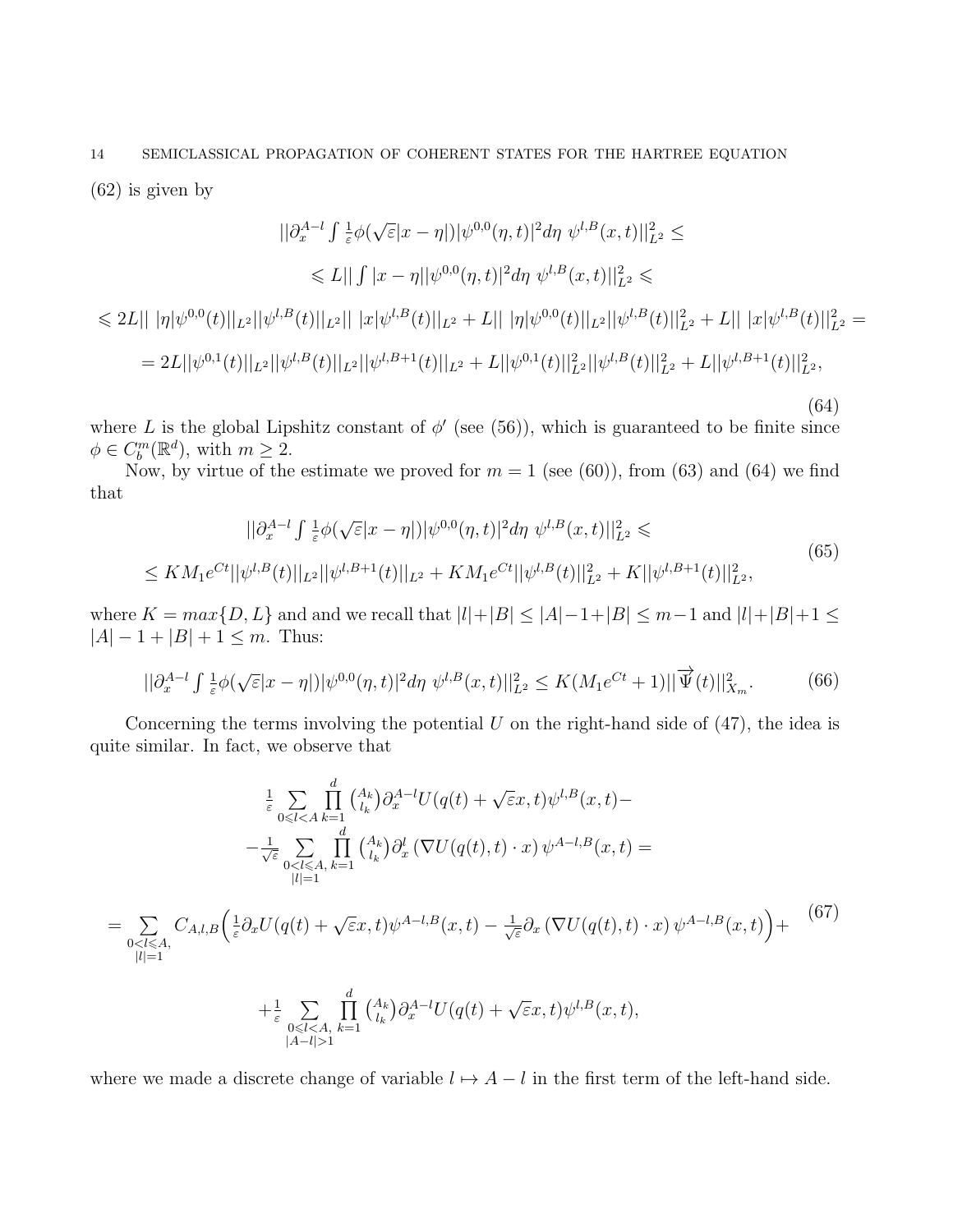Now, with regard to first term of the right-hand side, the estimation that has to be used is exactly the one we did in (55), thus one finds,  $\forall l : |l| = 1$ 

$$
\left\| \frac{1}{\varepsilon} \partial_x U(q(t) + \sqrt{\varepsilon} x, t) \psi^{A-l, B}(t) - \frac{1}{\sqrt{\varepsilon}} \partial_x \left( \nabla U(q(t), t) \cdot x \right) \psi^{A-l, B}(t) \right\|_{L^2} \le
$$
\n
$$
\le \sup_t \left\| \partial^2 U(\cdot, t) \right\|_{L^\infty} \left\| \psi^{A, B}(t) \right\|_{L^2} \le \sup_t \left\| \partial^2 U(\cdot, t) \right\|_{L^\infty} \left\| \overrightarrow{\Psi}(t) \right\|_{X_m} \tag{68}
$$

(the adjustment for  $l = 0$  is obvious).

Now, for the last term in (67) we have

$$
\left\| \frac{1}{\varepsilon} \partial_x^{A-l} U(q(t) + \sqrt{\varepsilon} x, t) \psi^{l, B}(x, t) \right\|_{L^2} \le \varepsilon^{\frac{|A-l|-2}{2}} \sup_t ||\partial^{(A-l)} U(\cdot, t)||_{L^\infty} ||\psi^{l, B}(t)||_{L^2} \le
$$
  

$$
\le \sup_t ||\partial^{(m)} U(\cdot, t)||_{L^\infty} ||\overrightarrow{\Psi}(t)||_{X_m},
$$
 (69)

 $\Box$ 

where we used that  $A - l \le A \le m$ ,  $|A - l| - 2 \ge 0$  and  $l + B < A + B \le m$ .

Similar (simpler, in fact) estimates can be shown for the other terms on the right-hand side of (47).

**Observation 4.3.** [Propagation of moments and derivatives for  $\beta_t(x)$ ]  $\beta_t(x)$  was defined in equations (12), (13). Under the assumptions of Lemma 4.2, regularity estimates for  $\beta_t(x)$ analogous to Lemma 4.2 for  $a(x,t)$  hold, i.e., for any  $t > 0$ 

$$
||x^B \partial_x^A \beta_t||_{L^2} \leq C_m(t) \sum_{|A'|+|B'| \leq m} ||x^{B'} \partial_x^{A'} a_0||_{L^2}, \quad \forall A, B \in \mathbb{N}^d : |A|+|B| \leq m.
$$

#### Remarks:

- The proof is in fact simpler with respect to the one of Lemma 4.2: it can be checked easily that, due to the fact that we have to deal with harmonic potentials, the terms that arise from the differentiation of the potentials turn to be exactly of the form  $x\beta_t(x)$  $(\sim ||\overrightarrow{\Psi}_{\beta}(t)||_{X_1}$  if we denote by  $\psi_{\beta}^{A,B}$  $\frac{A}{\beta}(x,t)$  the quantities  $x^B \partial_x^A \beta_t(x)$  and we define  $\overrightarrow{\Psi}_{\beta}(t)$ consistently), i.e., precisely the kind of objects we want to recover to apply the Gronwall Lemma (see the proof of Lemma 4.2).
- As a consequence of Observation 4.3, by Assumptions 1, 2, 3 we are guaranteed that, in particular, there exists a  $\varepsilon$ -independent constant  $C > 0$  depending on the  $L^{\infty}$ -norm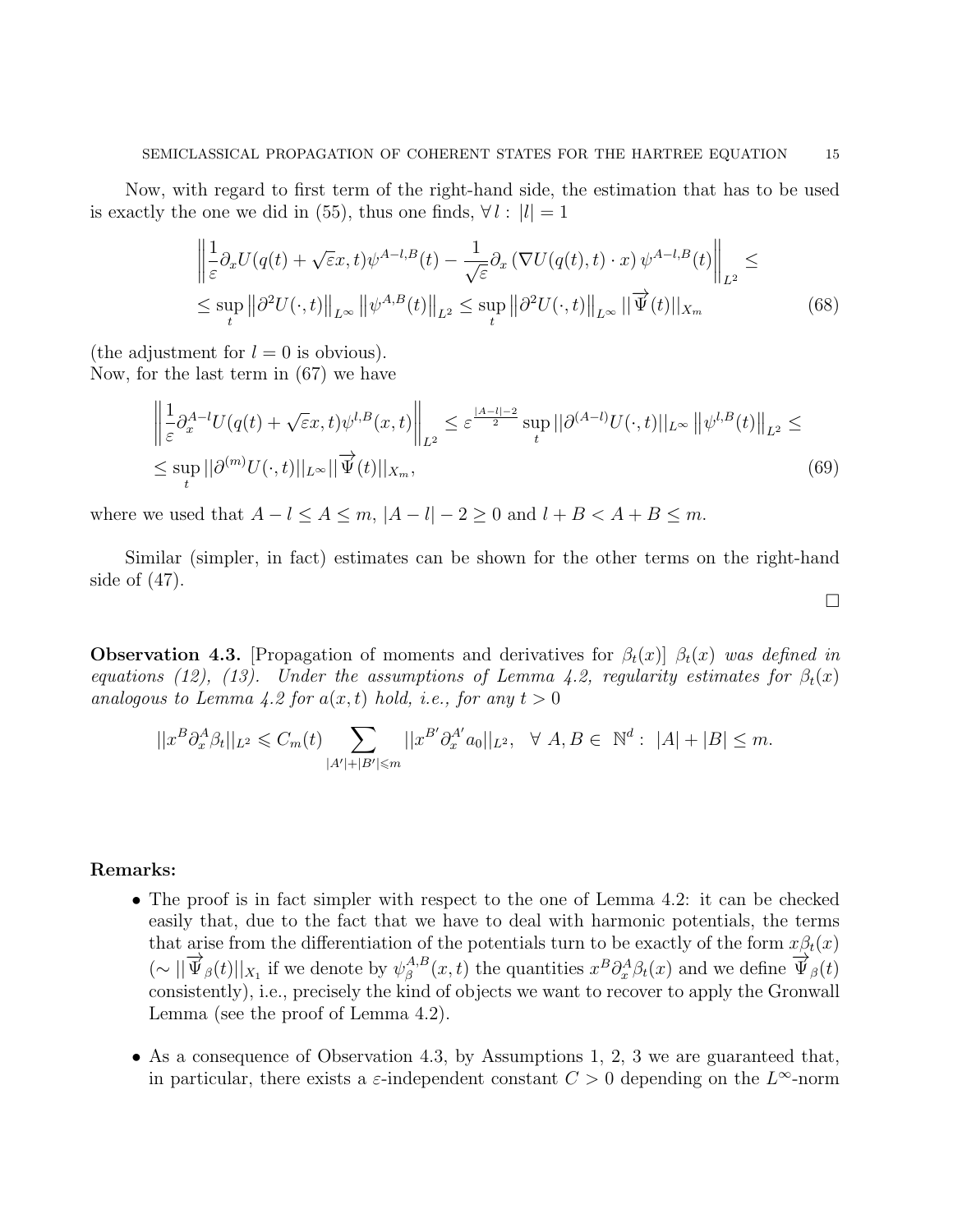#### 16 SEMICLASSICAL PROPAGATION OF COHERENT STATES FOR THE HARTREE EQUATION

of the second x-derivative of  $U(x,t)$  and on  $|\phi''(0)|$ , such that

$$
\int dx |x|^2 |\beta_t(x)|^2 < \left( \int dx |x|^2 |a_0(x)|^2 \right) e^{Ct} < \infty, \quad \forall \quad t.
$$

We remind that this is exactly what we need to make the proof of Theorem 2.1 work succesfully (see  $(23)$ ).

**Observation 4.4.** [Propagation of Moments and derivatives for  $b_t(x)$ ] Although apparently  $b_t(x)$  solves a nonlinear equation, it can be obtained as the solution of a linear Schrödinger equation with an harmonic potential whose coefficients are determined by the  $L^2$ -norm of the first moment of  $\beta_t(x)$ , by  $\phi''(0)$  and  $\nabla^2 U$  (see (25) and Lemma 3.1).

Therefore, as a consequence of Observation 4.3, it follows that, as long as  $U \in C^1(\mathbb{R}^+_t, C^m_b(\mathbb{R}^d_x))$ and  $\phi''(0)$  is finite, we can get a result for  $b_t(x)$  e.g. analogous to Lemma 4.2 for  $a(x,t)$ , i.e.

$$
x^B \partial_x^A b_t \in L^2, \quad \forall \ A, B \in \mathbb{N}^d: \ |A| + |B| \le m \quad \forall \ t,
$$

under the same assumption  $(44)$  on the (common) initial datum  $a_0(x)$ .

Note that, in particular, by Assumptions 1, 2, 3 we are guaranteed that there exists a  $\varepsilon$ independent constant  $C_t > 0$  depending on the L<sup>∞</sup>-norm of the second x-derivative of  $U(x, t)$ , on  $|\phi''(0)|$  and on time t (but finite for any t), such that

$$
\int dx \, |x|^{2m} |b_t(x)|^2 < C_t, \quad \forall \ t, \quad m \le 3. \tag{70}
$$

We observe that (70), for  $m = 2$ , is exactly what we need to make the proof of Theorem 2.1 work succesfully (see  $(39)$ ,  $(40)$  and  $(41)$ ).

#### 5. Higher order approximations

On the basis of the above results, it seems natural to ask whether it is possible to go beyond On the basis of the above results, it seems hattual to ask whether it is possible to go beyond the  $\sqrt{\varepsilon}$ -approximation discussed previously (see (11)) and to find higher order corrections  $a_k^{(k)}$  $\binom{(\kappa)}{t}(\mu)$ to the amplitude  $a_t^{(0)}$  $t^{(0)}(u) := b_t(u)$  so that the right-hand side of (11) gets of size of any power of  $\epsilon$ , as this is the case for the linear Schrödinger equation [11, 12]. Although we will not present all the (tedious) details of the construction, we claim that one can determine a semiclassical expansion

$$
a_t^{\varepsilon}(\mu) = a_t^{(0)}(\mu) + \sqrt{\varepsilon} a_t^{(1)}(\mu) + \varepsilon a_t^{(2)}(\mu) + \dots + \varepsilon^{k/2} a_t^{(k)}(\mu) + \dots,\tag{71}
$$

with

$$
a_0^{(k)}(\mu) = \delta_{k,0} a_0(\mu),\tag{72}
$$

such that

$$
\Psi^{\varepsilon}(x,t) = e^{i\frac{\mathcal{L}(t)}{\varepsilon} + i\gamma(t)} \psi^{\beta_t}_{q(t)p(t)} + O(\epsilon^{\infty}).
$$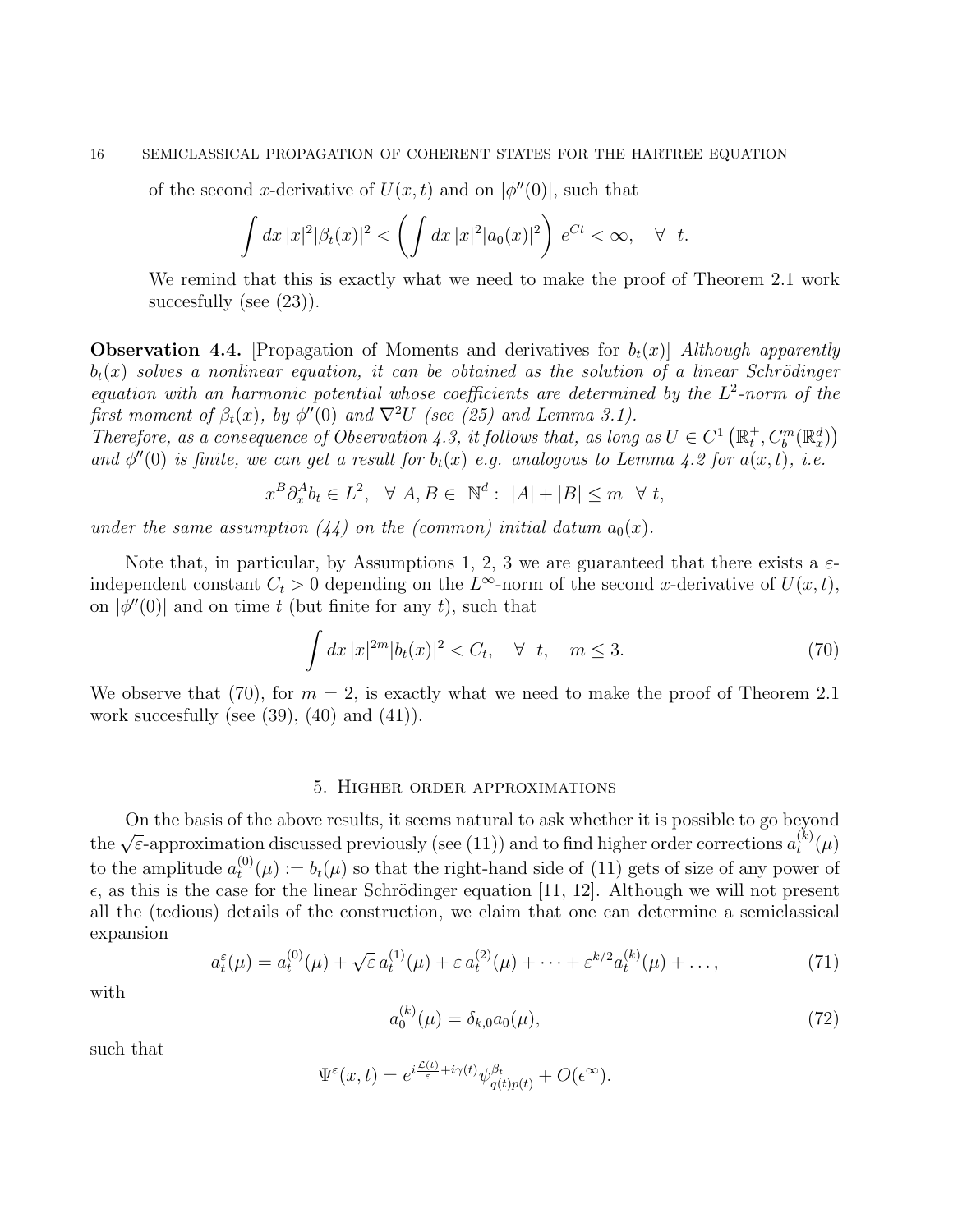In order to determine the equations governing the evolution for each coefficient  $a_t^{(k)}$  $t^{(\kappa)}(\mu)$  we need to look at the expansion for the potential terms appearing in (31). With regard to the nonlinear part involving the pair interaction  $\phi$ , we get:

$$
\frac{1}{\varepsilon} \left( \phi(\sqrt{\varepsilon}|\mu - \eta|) - \phi(0) \right) = \frac{|\mu - \eta|}{\sqrt{\varepsilon}} \phi'(0) + \frac{|\mu - \eta|^2}{2} \phi''(0) + \frac{\sqrt{\varepsilon}|\mu - \eta|^3}{3!} \phi'''(0) + \cdots + \frac{(\sqrt{\varepsilon})^k |\mu - \eta|^k}{k!} \phi^{(k)}(0) + \cdots \tag{73}
$$

In Theorem 2.1 we were assuming  $\phi \in C_b^3(\mathbb{R})$ . Clearly, if we want to go to higher orders in the approximation we need more smoothness on  $\phi$  and on the external potential U. Therefore, here and henceforth we assume:

$$
\phi \in C_b^{\infty}(\mathbb{R}), \quad \text{and} \quad \phi \quad \text{even} \tag{74}
$$

so that we have

$$
\frac{1}{\varepsilon} \left( \phi(\sqrt{\varepsilon}|\mu - \eta|) - \phi(0) \right) = \frac{|\mu - \eta|^2}{2} \phi''(0) + \dots + (\sqrt{\varepsilon})^{2n-1} \frac{|\mu - \eta|^{2n}}{(2n)!} \phi^{(2n)}(0) + \dots \quad n \ge 2 \tag{75}
$$

**Observation 5.1.** Assumption (74) is actually too strong if one wants to deal with an approximation up to a certain order k.

With regard to the linear terms in  $(31)$  involving the external potential U, we get:

$$
\frac{1}{\varepsilon} \left( U(q(t) + \sqrt{\varepsilon}\mu, t) - U(q(t), t) - \sqrt{\varepsilon} \nabla U(q(t), t) \cdot \mu \right) =
$$
\n
$$
= \langle \mu, \frac{\nabla^2 U(q(t), t)}{2} \mu \rangle + \dots + (\sqrt{\varepsilon})^{n-1} \frac{\nabla^n U(q(t), t)}{n!} \cdot \mu^n + \dots
$$

where of course  $n \geqslant 3$ . Here we are using the notation

$$
\nabla^n U \cdot \mu^n = \sum_{\substack{\alpha_1 \dots \alpha_d:\\ \sum \alpha_i = n}} \frac{\partial^n U}{\partial x_1^{\alpha_1} \dots \partial x_d^{\alpha_d}} \ \mu^{\alpha_1} \dots \mu^{\alpha_d}.
$$
 (76)

Analogously to what we observed for the pair-interaction  $\phi$ , we need more smoothness for  $U$ , so that here and henceforth we require:

$$
U \in C^1(\mathbb{R}_t^+, C_b^{\infty}(\mathbb{R}_x^d)).
$$
\n
$$
(77)
$$

Now, inserting (71), (75) and (76) in (31) we readily arrive to a sequence of problems for the coefficients  $a_t^{(k)}$  $t^{(k)}(\mu)$  of the expansion (71). For  $k = 0$  we obviously find:

$$
\begin{cases} \left( i\partial_t + \frac{\Delta_\mu}{2} + \frac{\phi''(0)}{2} \int d\eta \, |\mu - \eta|^2 |a_t^{(0)}(\eta)|^2 + \langle \mu, \frac{\nabla^2 U(q(t), t)}{2} \mu \rangle \right) a_t^{(0)}(\mu) = 0, \\ a_0^{(0)}(\mu) = a_0^{\varepsilon}(\mu), \end{cases} \tag{78}
$$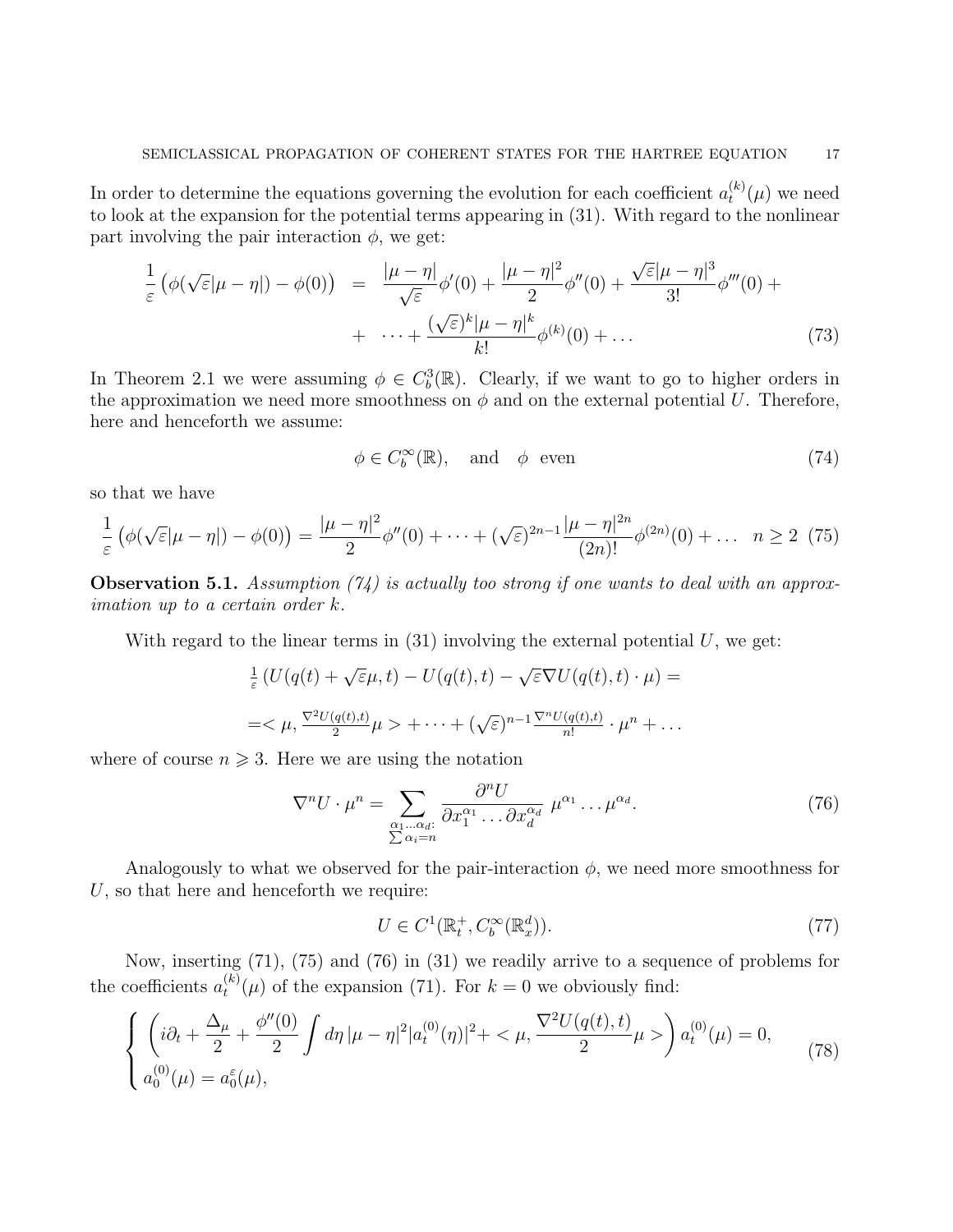namely, the initial value problem that we had for  $b_t(\mu)$  in the previous sections (see (15)). Then, for  $k = 1$ , we find:

$$
\begin{cases}\n\left(i\partial_{t} + \frac{\Delta_{\mu}}{2} + \frac{\phi''(0)}{2} \int d\eta \, |\mu - \eta|^{2} |a_{t}^{(0)}(\eta)|^{2} + \langle \mu, \frac{\nabla^{2}U(q(t), t)}{2} \mu \rangle \right) a_{t}^{(1)}(\mu) = \\
= \frac{\phi''(0)}{2} \left( \int d\eta \, |\mu - \eta|^{2} 2 \Re[\overline{a}_{t}^{(0)}(\eta) a_{t}^{(1)}(\eta)] \right) a_{t}^{(0)}(\mu) + \frac{\nabla^{3}U(q(t), t)}{3!} \cdot \mu^{3} a_{t}^{(0)}(\mu),\n\end{cases} (79)
$$
\n
$$
a_{0}^{(1)}(\mu) = 0.
$$

This is a linear initial value problem where the left-hand side is known to have a unique welldefined  $L^2$ -propagator  $P^{(0)}(t)$  due to the existence and uniqueness in  $L^2$  of the solution  $a_t^{(0)}$  $\binom{^{(0)}}{t}(\mu)$ of the zero-order initial value problem (78) and to the  $L^2$ -control on its first moment (see Observation 4.4 and (70)). Then, it is easy to see that, writing the solution  $a_t^{(1)}$  $t^{(1)}(\mu)$  through the Duhamel formula (with "leading" propagator  $P^{(0)}(t)$ ), the well-posedeness in  $L^2$  for (79) is guaranteed by the L<sup>2</sup>-control on the source term  $\frac{\nabla^3 U(q(t),t)}{3!} \cdot \mu^3 a_t^{(0)}$  $t_t^{(0)}(\mu)$  (which is achieved thanks to the smoothness of U and to the L<sup>2</sup>-control on the third moment of  $a_t^{(0)}$  $t^{(0)}(\mu)$  - see (70)) and by the following estimate:

$$
\left\| \frac{\phi''(0)}{2} \left( \int d\eta \, |\mu - \eta|^2 2\Re[\overline{a}_t^{(0)}(\eta) a_t^{(1)}(\eta)] \right) a_t^{(0)}(\mu) \right\|_{L^2}^2 =
$$
\n
$$
= \left( \frac{\phi''(0)}{2} \right)^2 \int d\mu \int d\eta |\mu - \eta|^2 \overline{a}_t^{(0)}(\eta) a_t^{(1)}(\eta) \int d\eta' |\mu - \eta'|^2 \overline{a}_t^{(0)}(\eta') a_t^{(1)}(\eta') |a_t^{(0)}(\mu)|^2 +
$$
\n
$$
+ \left( \frac{\phi''(0)}{2} \right)^2 \int d\mu \int d\eta |\mu - \eta|^2 a_t^{(0)}(\eta) \overline{a}_t^{(1)}(\eta) \int d\eta' |\mu - \eta'|^2 a_t^{(0)}(\eta') \overline{a}_t^{(1)}(\eta') |a_t^{(0)}(\mu)|^2 \le
$$
\n
$$
\le C_{a_t^{(0)}} \left\| a_t^{(1)} \right\|_{L^2}^2.
$$
\n(80)

Here  $C_{a_{t}^{(0)}} > 0$  is a constant that only depends on the moments of  $a_{t}^{(0)}$ depending on the potentials U (trought the  $L^{\infty}$ -norm of its second derivative) and φ (through  $t^{(0)}(\mu)$  up to order 3, the quantity  $|\phi''(0)|$  and on the initial derivatives and moments of  $a_t^{(0)}$  $t_t^{(0)}(\mu)$  up to the order 3 (see Observation 4.4), that, as in the previous sections, we assume to be finite. By virtue of  $(80)$ and the  $L^2$ -control on the term involving U in (79), the Duhamel formula and the Gronwall lemma allow to conclude that

$$
a_t^{(1)} \in L^2(\mathbb{R}^d), \quad \forall \ t. \tag{81}
$$

Moreover, following the same lines of the proofs presented and discussed in the previous sections (see Lemma 4.2, Observation 4.4 and subsequent remarks), it can be easily checked that by assuming enough regularity for the (zero-order) "full" initial datum  $a_0^{(0)}$  $_0^{(0)}(\mu) = a_0(\mu)$ , in such a way that we control in  $L^2$  a sufficiently high number of moments and derivatives, we can control the derivatives and moments of  $a_t^{(1)}$  $t^{(1)}(\mu)$  up to any fixed order m, i.e:

$$
x^{B} \partial_{x}^{A} a_{t}^{(1)} \in L^{2}(\mathbb{R}^{d}), \quad \forall \ t, \quad \forall \ A, B \in \mathbb{N}^{d} : |A| + |B| \leq m. \tag{82}
$$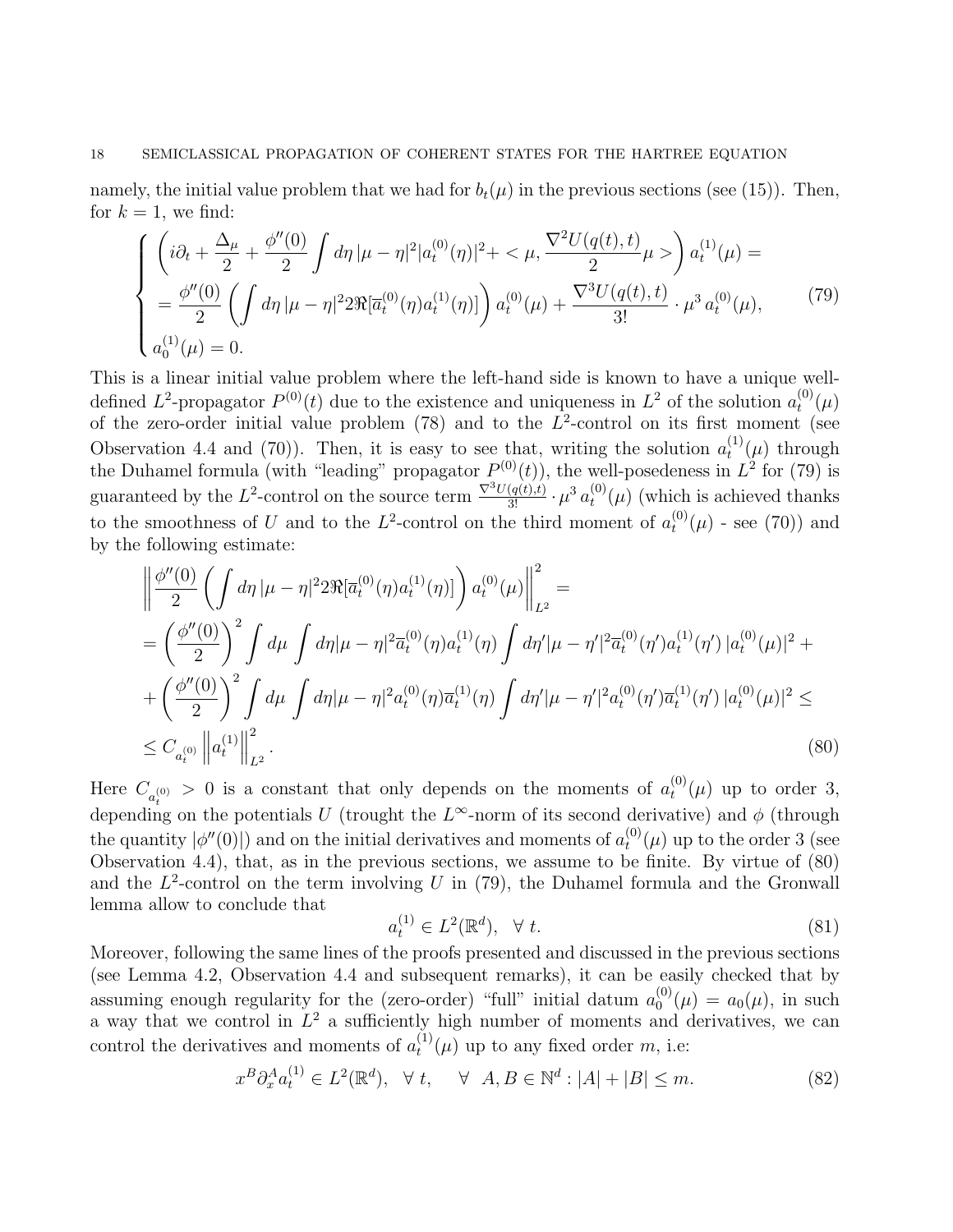This will be crucial to go on with the higher orders dynamics because, for example, the equation for the second coefficient  $a_t^{(2)}$  $t^{(2)}(\mu)$  is

$$
\begin{cases}\n\left(i\partial_{t} + \frac{\Delta_{\mu}}{2} + \frac{\phi''(0)}{2} \int d\eta \, |\mu - \eta|^{2} |a_{t}^{(0)}(\eta)|^{2} + \langle \mu, \frac{\nabla^{2}U(q(t), t)}{2} \mu \rangle \right) a_{t}^{(2)}(\mu) = \\
= \frac{\phi''(0)}{2} \left( \int d\eta \, |\mu - \eta|^{2} 2\Re[\overline{a}_{t}^{(0)}(\eta) a_{t}^{(2)}(\eta)] \right) a_{t}^{(0)}(\mu) + \frac{\nabla^{4}U(q(t), t)}{4!} \cdot \mu^{4} a_{t}^{(0)}(\mu) + \\
+ \frac{\phi^{(4)}(0)}{4!} \left( \int d\eta \, |\mu - \eta|^{4} |a_{t}^{(0)}(\eta)|^{2} \right) a_{t}^{(0)}(\mu) + \frac{\phi''(0)}{2} \left( \int d\eta \, |\mu - \eta|^{2} |a_{t}^{(1)}(\eta)|^{2} \right) a_{t}^{(0)}(\mu) + \\
+ \frac{\phi''(0)}{2} \left( \int d\eta \, |\mu - \eta|^{2} 2\Re[\overline{a}_{t}^{(0)}(\eta) a_{t}^{(1)}(\eta)] \right) a_{t}^{(1)}(\mu) + \frac{\nabla^{3}U(q(t), t)}{3!} \cdot \mu^{3} a_{t}^{(1)}(\mu).\n\end{cases}
$$
\n(83)

So, again, as for the case  $k = 1$ , we obtained a linear initial value problem where the propagator associated with the left-hand side is  $P^{(0)}(t)$ , that is known to be uniquely well-defined in  $L^2$ . Then, as before, the solution  $a_t^{(2)}$  $t^{(2)}(\mu)$  can be written through the Duhamel formula, applying the propagator  $P^{(0)}(t)$  to the term  $\frac{\phi''(0)}{2}$  $\int_{2}^{\prime(0)}\left(\int d\eta\,|\mu-\eta|^22\Re[\overline{a}^{(0)}_t\right]$  $t^{(0)}(\eta)a_t^{(2)}$  $\left[ \begin{array}{c} (2)(\eta) \end{array} \right]$   $a_t^{(0)}$  $t^{(0)}(\mu)$  and to the various source terms in (83). The term which is linear in  $a_t^{(2)}$  $t^{(2)}(\mu)$  is estimated as in (80) while the source terms are controlled in  $L^2$  by virtue of the control on moments and derivatives of  $a_t^{(0)}$  $t^{\text{(U)}}(\mu)$  and  $a_t^{(1)}$  $t^{(1)}(\mu)$ . In the end, by using the Gronwall lemma, we get

$$
a_t^{(2)} \in L^2(\mathbb{R}^d), \quad \forall \ t. \tag{84}
$$

and, moreover, by assuming a sufficiently high number of moments and derivatives of the (zeroorder) "full" initial datum  $a_0^{(0)}$  $\phi_0^{(0)}(\mu) = a_0(\mu)$  to be controlled in  $L^2$ , we can control as well the derivatives and moments of  $a_t^{(2)}$  $t^{(2)}(\mu)$  up to any fixed order m, i.e:

$$
x^{B}\partial_{x}^{A}a_{t}^{(2)} \in L^{2}(\mathbb{R}^{d}), \quad \forall \ t, \quad \forall \ A, B \in \mathbb{N}^{d} : |A| + |B| \leq m. \tag{85}
$$

At this point it is clear how to proceed in general. The equation for  $a_t^{(k)}$  $t^{(\kappa)}(\mu)$  is a linear Schrödinger equation with a source term involving the coefficients  $a_t^{(n)}$  $t^{(n)}(\mu)$  with  $n < k$ , which have been estimated by the previous steps. The  $L^2$ -control of  $a_t^{(k)}$  $t_t^{(k)}(\mu)$  follows by the L<sup>2</sup>-control on a sufficiently high number of moments and derivatives of  $a_t^{(n)}$  $t^{(n)}(\mu)$  with  $n < k$ .

Acknowledgments. We would like to thank R. Carles for pointing out that an extra hypothesis was needed, and a mistake in the remainder which appears in the main theorem.

#### **REFERENCES**

[1] A. Athanassoulis, T. Paul, F. Pezzotti & M. Pulvirenti, Strong semiclassical approximation of Wigner functions for the Hartree dynamics,  $\arXiv:1009.0470v1$  [math-ph].